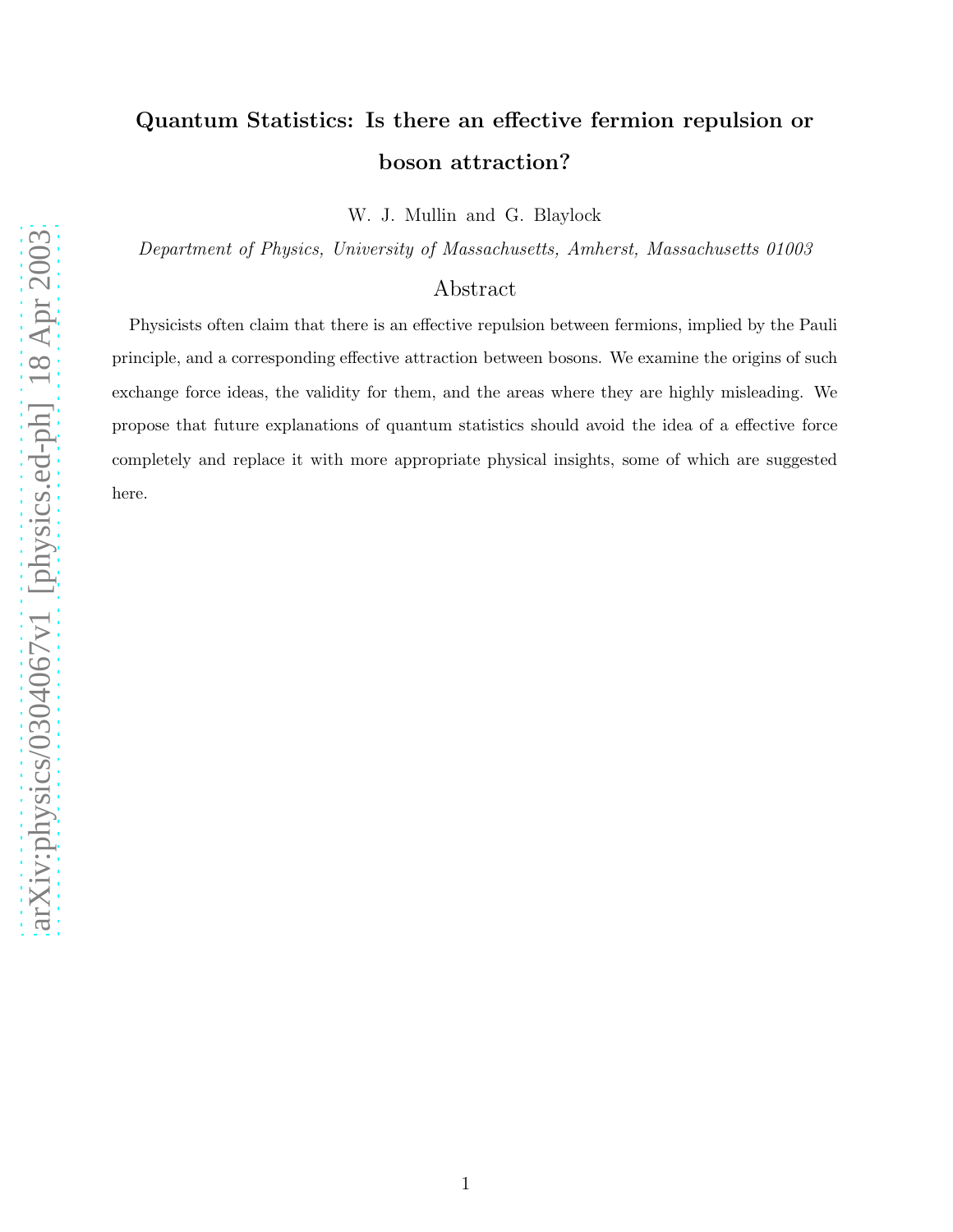#### <span id="page-1-0"></span>I. INTRODUCTION

The Pauli principle states that no two fermions can have the same quantum numbers. The origin of this law is the required antisymmetry of the multi-fermion wavefunction. Most physicists have heard or read a shorthand way of expressing the Pauli principle, which says something analogous to fermions being "antisocial" and bosons "gregarious." Quite often this intuitive approach involves the statement that there is an effective repulsion between two fermions, sometimes called an "exchange force," that keeps them spacially separated. We inquire into the validity of this heuristic point of view and find that the suggestion of an effective repulsion between fermions or an attraction between bosons is actually quite a dangerous concept, especially for beginning students, since it often leads to an inaccurate physical interpretation and sometimes to incorrect results. We argue that the effective interaction interpretation of the Pauli principle (or Bose principle) should almost always be replaced by some alternate physical interpretation that better reveals the true physics.

Physics comes in two parts: the precise mathematical formulation of the laws, and the conceptual interpretation of the mathematics. David Layzer says,<sup>[1](#page-20-0)</sup> "There is a peculiar synergy between mathematics and ordinary language.. . . The two modes of discourse [words and symbols] stimulate and reinforce one another. Without adequate verbal support, the formulas and diagrams tend to lose their meaning; without formulas and diagrams, the words and phrases refuse to take on new meanings." Interpreting the meaning of wavefunction symmetry or antisymmetry in a simple pedagogical representation is thus vitally important. However, if those words actually convey the wrong meaning of the mathematics, they must be replaced by more accurate words. We feel this is the situation with the heuristic "effective repulsion" for fermions or "effective attraction" for bosons, or "exchange force" generally.

One can demonstrate there is no real force due to Fermi/Bose symmetries by examining a time-dependent wave packet for two noninteracting spinless fermions. Consider the antisymmetric wave function for one-dimensional Gaussian wave packets, each satisfying the Schrödinger equation, and moving towards each other:

$$
\psi(x_1, x_2, t) = C \left\{ f(x_1, x_2) \exp \left[ -\alpha (x_1 - vt + a)^2 - \beta (x_2 + vt - a)^2 \right] - f(x_2, x_1) \exp \left[ -\alpha (x_2 - vt + a)^2 - \beta (x_1 + vt - a)^2 \right] \right\},\tag{1}
$$

where  $x_1$  and  $x_2$  are the particle coordinates,  $f(x_1, x_2) = \exp[i m v(x_1 - x_2)/\hbar]$ , C is a time-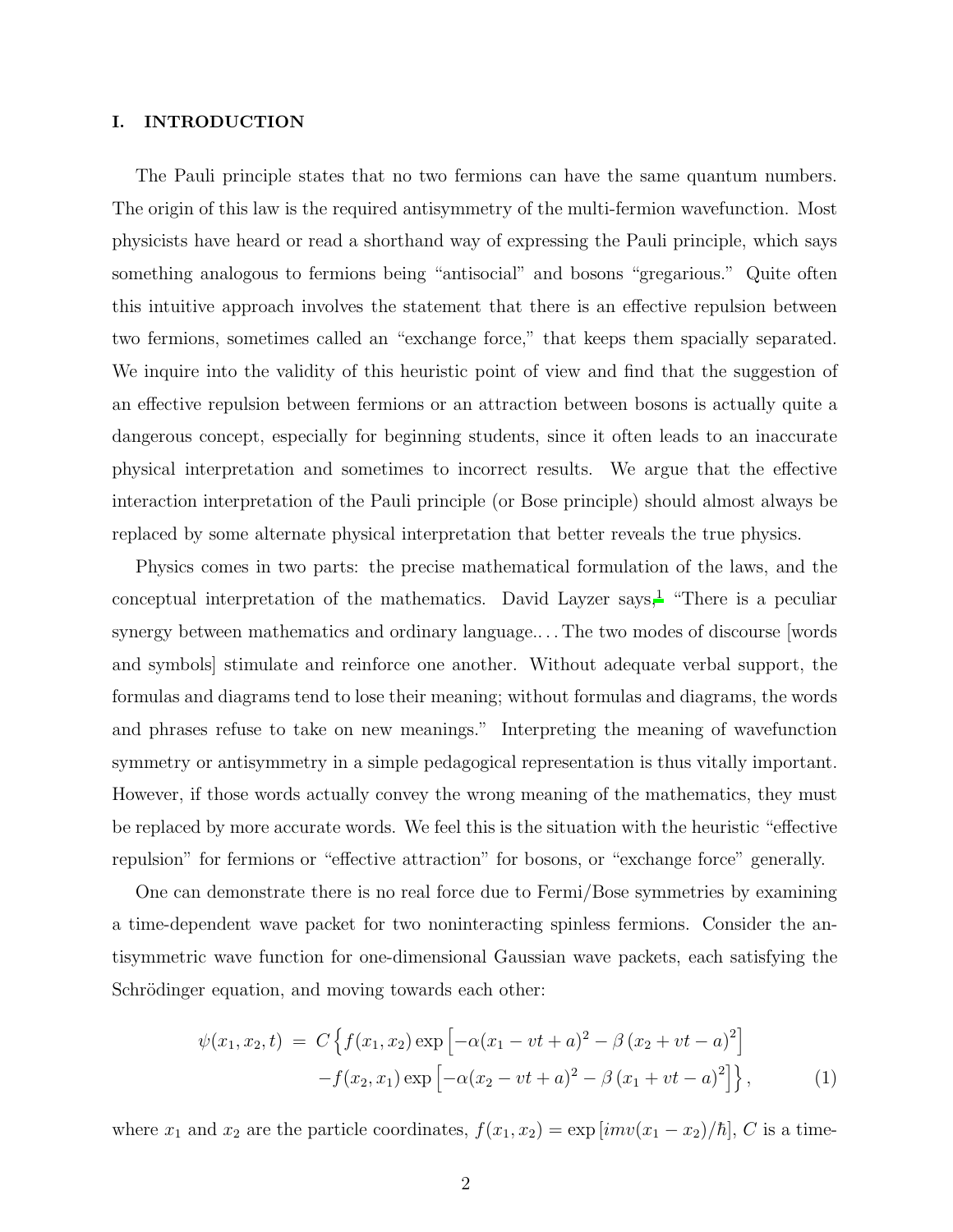dependent factor, and the packet width parameters  $\alpha$  and  $\beta$  are unequal. In reality, each single-particle packet will spread with time, but we assume that the spreading is negligible over the short time that we consider the system. At  $t = 0$  the  $\alpha$ -packet is peaked at  $-a$ and moving to the right with velocity v, while the  $\beta$ -packet is peaked at  $+a$  and traveling to the left with the same velocity. Of course we cannot identify which particle is in which packet since they are indistinguishable, and each has a probability of being in each packet. At  $t = 0$  the packets are assumed well separated with little overlap.

At  $t = a/v$ , the wave function becomes

$$
\psi(x_1, x_2, t) = C \left\{ f(x_1, x_2) \exp \left[ -\alpha (x_1)^2 - \beta (x_2)^2 \right] - f(x_2, x_1) \exp \left[ -\alpha (x_2)^2 - \beta (x_1)^2 \right] \right\},\tag{2}
$$

and the direct and exchange parts have maximal overlap. The wave function clearly vanishes at  $x_1 = x_2$  (as it does at all times). At the time  $t = 2a/v$ , the packets have passed through one another and overlap very little again:

$$
\psi(x_1, x_2, t) = C \left\{ f(x_1, x_2) \exp \left[ -\alpha (x_1 - a)^2 - \beta (x_2 + a)^2 \right] - f(x_2, x_1) \exp \left[ -\alpha (x_2 - a)^2 - \beta (x_1 + a)^2 \right] \right\}.
$$
\n(3)

Now the  $\alpha$ -packet is peaked at  $+a$ , but still moving to the right and the  $\beta$ -packet is peaked at  $-a$  and still moving to the left. The packets have moved through one another unimpeded since, after all, they represent free-particle wave functions. Describing this process in terms of effective forces would imply the presence of scattering and accelerations, which do not occur here, and would be highly misleading.

Nonetheless, the concept of effective fermion repulsion is evident in many texts, particularly in discussions of the behavior of an ideal fermion gas  $-$  a case we explore further in section II. A common usage of the repulsion idea is in the interpretation of the second virial coefficient of an ideal gas. The first correction to classical ideal gas pressure due just to statistics is positive for spinless fermions and negative for spinless bosons. Heer<sup>[2](#page-20-1)</sup> (similar to most other texts that treat the subject, including one authored by one of us<sup>[3](#page-20-2)</sup>) says, "The quantum correction that is introduced by statistics appears as an attractive potential for BE [Bose-Einstein] statistics and as a repulsive potential for FD [Fermi-Dirac] statistics." Patria's book<sup>[4](#page-20-3)</sup> carries the idea further, developing an actual mathematical formula for the effective interaction between fermions or between bosons! He says, "In the Bose case, the potential is throughout attractive, thus giving rise to a 'statistical attraction' among bosons;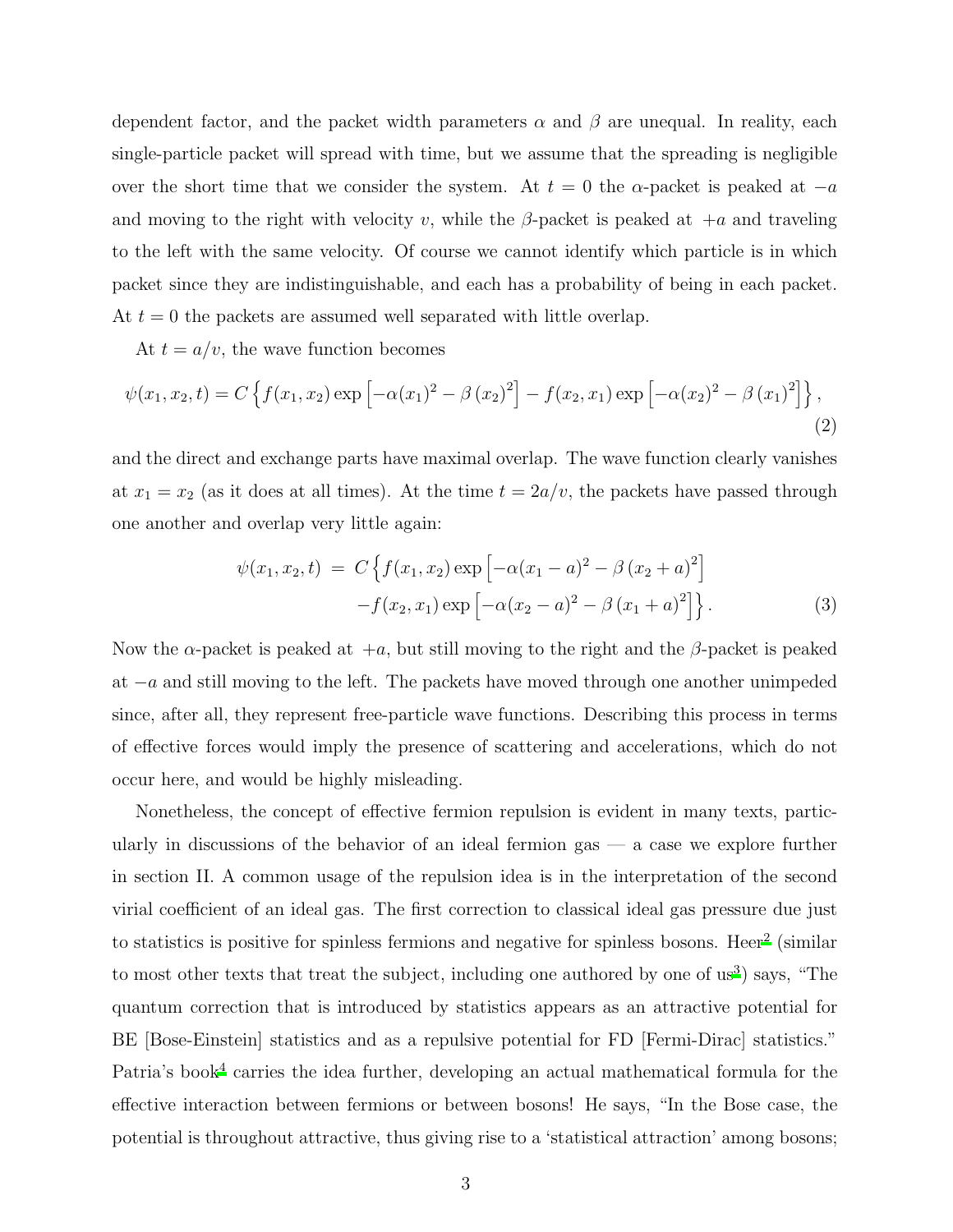in the Fermi case, it is throughout repulsive, giving a 'statistical repulsion' among fermions." This interaction formula first appeared in 1932 in an article by Unlenbeck and Gropper,[6](#page-20-4) who may well be the originators of the whole statistical interaction picture. We discuss this formula in more detail in the next section.

Wannier<sup>[5](#page-20-5)</sup> is a bit stronger in his assessment of the quantum thermal distribution function for fermions: "The particles exert a very strong influence on each other because a particle occupying a state excludes the others from it. This is equivalent to a strong repulsive force comparable to the strongest forces occurring in the problem."

The modern physics book of Leighton<sup>[7](#page-20-6)</sup> omits the word "effective" in discussing the socalled fermion interaction: "As compared with the behavior of hypothetical but distinguishable particles, Bose particles exhibit an additional attraction for one another and tend to be found near one another in space; Fermi particles, on the contrary, repel one another and tend not to be found near one another in space." The classic kinetic-theory handbook by Herschfelder et al<sup>[8](#page-20-7)</sup> may set the record by using the terms "apparent repulsion" (and "apparent attraction") four times.

Griffiths<sup>[9](#page-20-8)</sup> does an interesting calculation of the average distance between two particles at positions  $x_1$  and  $x_2$  when one is in state  $\psi_a$  and the other in  $\psi_b$ , the two functions being orthogonal and normalized. For distinguishable particles with wave function  $\psi_a(x_1)\psi_b(x_2)$ , the mean-square separation is

$$
\langle (x_1 - x_2)^2 \rangle_d = \langle x^2 \rangle_a + \langle x^2 \rangle_b - 2 \langle x \rangle_a \langle x \rangle_b, \tag{4}
$$

<span id="page-3-0"></span>where  $\langle x^2 \rangle_i = \int dx \, x \, |\psi_i(x_1)|^2$ . For spinless fermions the wave function must be antisymmetrized, and for bosons symmetrized, giving

$$
\Psi = \frac{1}{\sqrt{2}} \left[ \psi_a(x_1) \psi_b(x_2) \pm \psi_a(x_2) \psi_b(x_1) \right],\tag{5}
$$

where the upper sign is for bosons and the lower for fermions. From this form it is easy to compute the corresponding mean-square separation as

$$
\langle (x_1 - x_2)^2 \rangle_{\pm} = \langle (x_1 - x_2)^2 \rangle_d \mp 2 \left| \langle x^2 \rangle_{ab} \right|,\tag{6}
$$

where  $\langle x \rangle_{ab} = \int dx \, x \, \psi_a^*(x) \psi_b(x)$ . Thus he finds that bosons tend to be closer together and fermions farther apart when compared to distinguishable particles. Griffiths comments, "The system behaves as though there were a 'force of attraction' between identical bosons,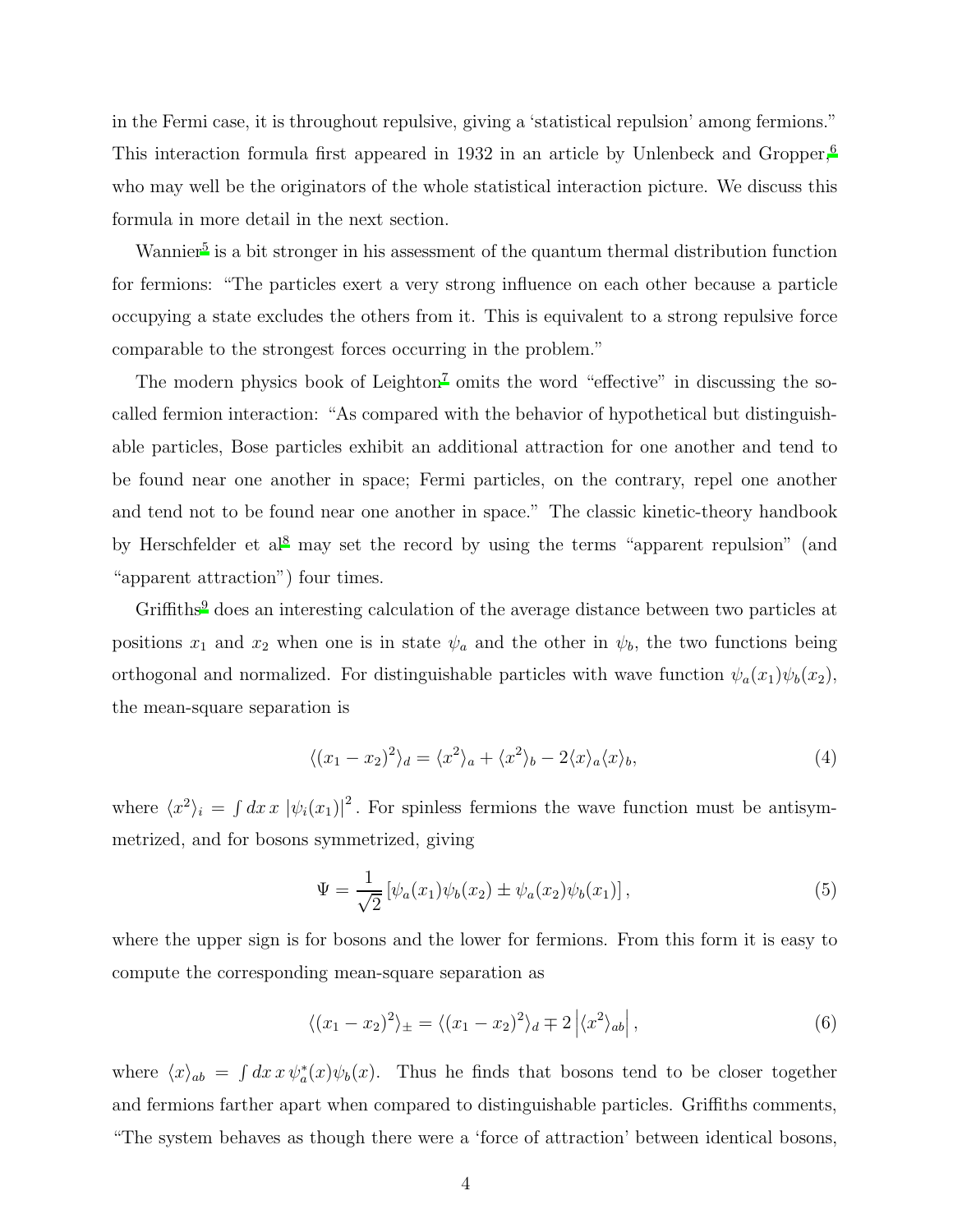pulling them closer together, and a 'force of repulsion' between identical fermions, pushing them apart. We call it an exchange force, although it's not really a force at all—no physical agency is pushing on the particles; rather it is a purely a geometrical consequence of the symmetrization requirement." This wording shows more care than the works cited above and is thus less likely to be misinterpreted. However, the term "force" has explicit meaning for physicists. It implies a push or pull, along with its associated acceleration, deflection, scattering, etc. Are these elements properly associated with the exchange force? If not, then the term should be replaced with something carrying more accurate connotations.

Our intention is not to be critical of authors for using the words "repulsion" and "attraction" in describing the statistical effects of wavefunction antisymmetry or symmetry. This concept has been with physics since the early days of quantum mechanics. Nevertheless, it is important to examine the usefulness of this heuristic interpretation of the mathematics. As Layzer has pointed out, no such interpretation can carry the whole weight of the rigorous mathematical formulation; however, if a heuristic interpretation brings along the baggage of subsequent misconceptions, then physicists must be more circumspect in its use.

For example, consider the following case where there is a complete breakdown of the concept. Suppose two spinless fermions or bosons have a completely repulsive interparticle potential and impinge on one another at energies low enough that there is only s-wave scattering. As we show in Sec. [III,](#page-13-0) if the scattering amplitude for distinguishable particles is  $f$ , then the scattering amplitude for fermions vanishes identically, whereas for that for bosons is  $2f$ . In this case statistical symmetry has *diminished* the interaction for fermions not made it more repulsive–and it has enhanced the interaction for bosons—not made it less repulsive.

Wherever the idea of an effective force breaks down (as it does in our wave-packet description and in the s-wave scattering example), we need to replace this interpretation with other heuristic interpretations that better represent the physics. This is our aim in each of the examples we analyze below.

In Sec. [II](#page-5-0) we examine more closely the physics that gives rise to the idea of an effective statistical interaction between quantum particles and will derive the Uhlenbeck-Gropper formula for the interaction. Section [III](#page-13-0) will take the opposite point of view, and find cases where the idea is highly misleading and indeed where the effect is actually opposite the usual implication. Sec. [IV](#page-18-0) summarizes our conclusions.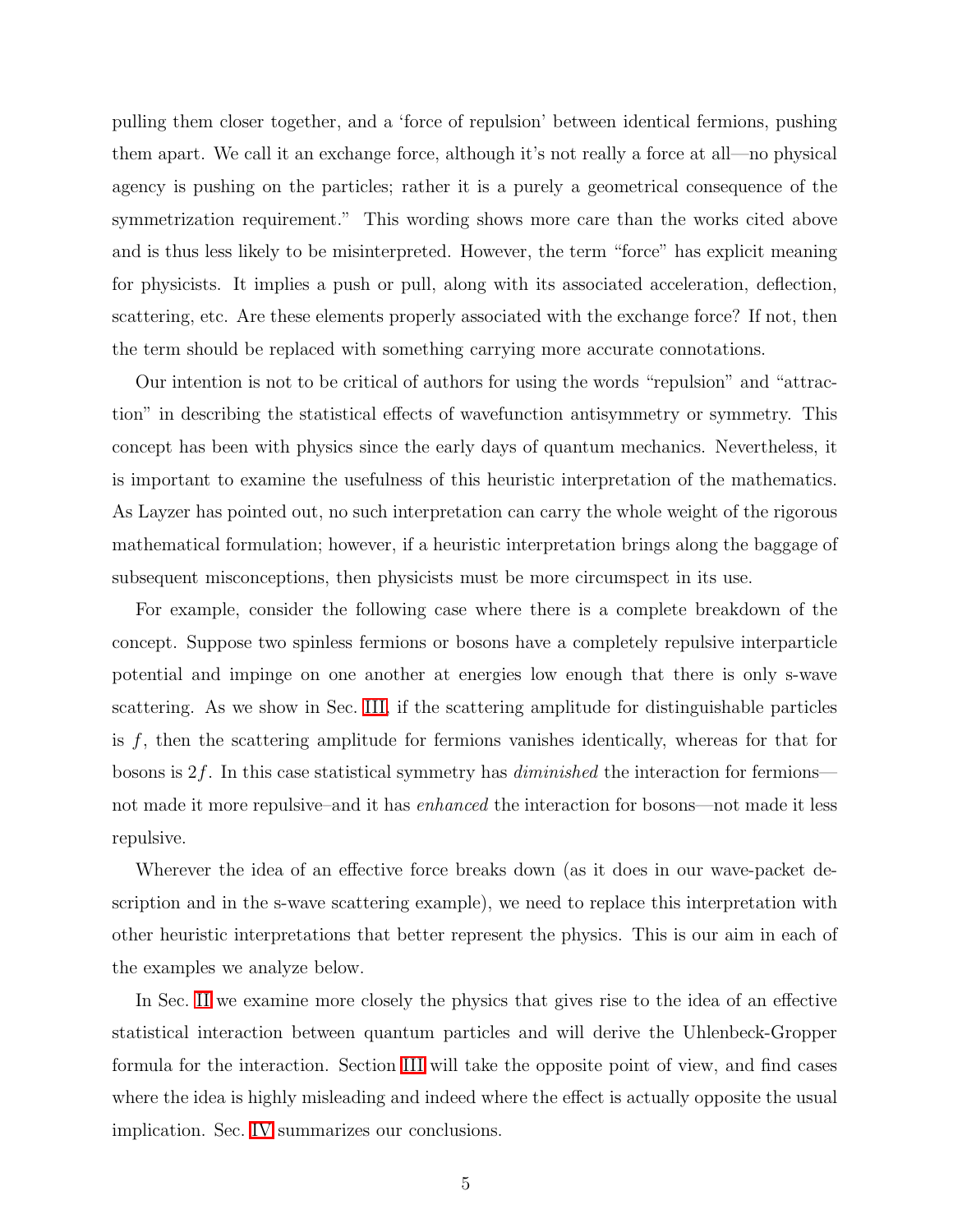#### <span id="page-5-0"></span>II. EXAMPLES OF THE STATISTICAL INTERACTION

There are several places where the idea of a statistical interaction arises somewhat naturally, and might seem to imply an effective force. The virial correction to the pressure of an ideal gas is most likely the origin of this idea of effective interaction. The physics of white dwarf stars is another classic example of "Fermi repulsion." The diatomic hydrogen atom is bound in the electron singlet state, while the triplet is unbound, which is often used as an example of the effective repulsion between like-spin electrons due to the Paul principle. When two rare gas atoms approach one another there is a hard-core exponential repulsion between the atoms, which is often explained by the electron statistical repulsion. On the other hand when trapped bosons condense, they collapse to a smaller region in the center of the trap; which gives the impression of an effective boson statistical attraction. In each of these cases we will show that relying on the intuitive idea of Pauli repulsion or Bose attraction may actually hinder understanding of the basic phenomena. Alternative explanations are provided.

Virial expansion. A real gas has an equation of state that differs from that of an ideal classical gas. For high temperature  $T$  and low density  $n$  of the gas, the pressure  $P$  can be written

$$
P = nk_B T (1 + nB(T)),
$$
\n<sup>(7)</sup>

where  $k_B$  is the Boltzmann constant and B is known as the second virial coefficient. This equation gives the lowest terms of the so-called virial expansion, a series in powers of  $n\lambda^3$ , where  $\lambda$  is the thermal wavelength, given by  $\lambda = \sqrt{h^2/(2\pi mk_BT)}$  for particles of mass m.

For ideal spinless fermions and bosons, standard calculations<sup> $4,10$  $4,10$ </sup> give the effect of Fermi or Bose symmetry:

<span id="page-5-2"></span>
$$
B(T) = -\eta \frac{\lambda^3}{2^{5/2}},
$$
\n(8)

where  $\eta = \pm 1$ , with the plus sign for bosons and the minus for fermions. Thus fermions exert a larger pressure, and bosons a smaller pressure, on the walls than a classical gas at the same temperature.

Compare this result with that for a classical interacting gas, where the second virial coefficient is given by  $4$ 

<span id="page-5-1"></span>
$$
B(T) = \frac{1}{2} \int d\mathbf{r} \left( 1 - e^{-\beta U(\mathbf{r})} \right),\tag{9}
$$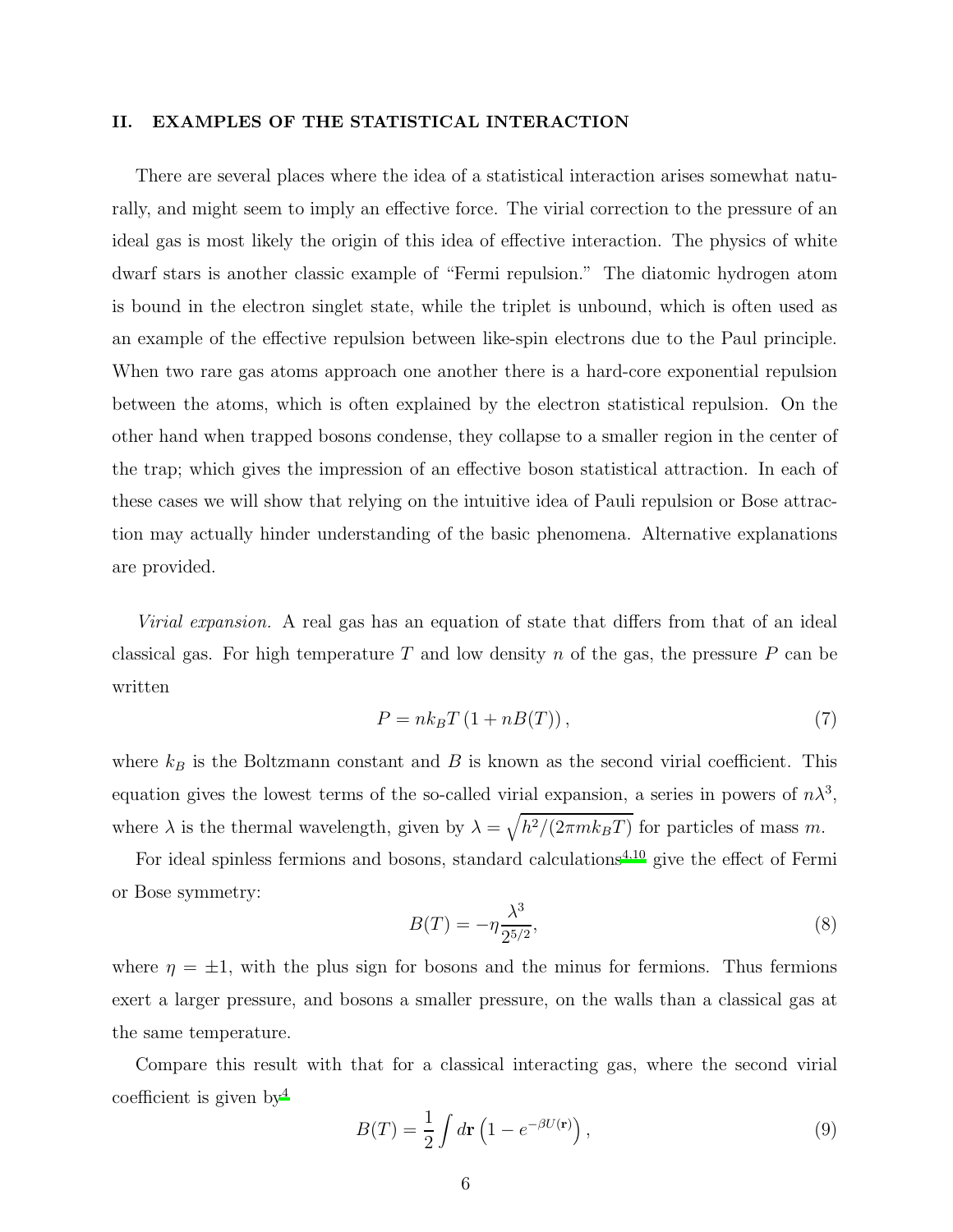where  $U(r)$  is the real interatomic potential at separation r and  $\beta = 1/k_BT$ . It is evident from Eq. [\(9\)](#page-5-1) that a completely repulsive potential leads to a positive  $B(T)$  and a positive contribution to the pressure, while an attractive one results in a negative contribution.

<span id="page-6-1"></span>A connection to the Fermi or Bose ideal gas is made by considering the pair density matrix given by

$$
G(1,2) = V^2 \frac{\langle \mathbf{r}_1 \mathbf{r}_2 | e^{-\beta H_{12}} | \mathbf{r}_1 \mathbf{r}_2 \rangle}{\text{Tr}\left(e^{-\beta H_{12}}\right)} = \lambda^3 \sum_{\mathbf{p}_1 \mathbf{p}_2} \psi_{\mathbf{p}_1}(\mathbf{r}_1) \psi_{\mathbf{p}_2}(\mathbf{r}_2) e^{-\beta(\epsilon_{p_1} + \epsilon_{p_2})} (1 + \eta P_{12}) \psi_{\mathbf{p}_1}^*(\mathbf{r}_1) \psi_{\mathbf{p}_2}^*(\mathbf{r}_2),
$$
\n(10)

where  $\psi_{\mathbf{p}_i}(\mathbf{r}_i)$  is a plane-wave momentum state for particle i and  $P_{12}$  is the permutation operator interchanging  $\mathbf{r}_1$  and  $\mathbf{r}_2$ . The single-particle energy is  $\epsilon_p = p^2/2m$ . Changing the momentum sums to integrals and carrying out the calculations leads us to the following result depending on relative position  $r_{12}$  only:

<span id="page-6-0"></span>
$$
G(r_{12}) = \left(1 + \eta e^{-2\pi r_{12}^2/\lambda^2}\right). \tag{11}
$$

The purely classical ideal gas result would correspond to  $\eta = 0$  with no correlation between particles. Fermions, on the other hand, have  $G$  small within a thermal wavelength, an example of the spatial consequences of the Pauli principle. Bosons have G larger than the classical value. This result is consistent with the Griffiths' calculation of  $\langle (x_1 - x_2)^2 \rangle$  cited in Sec. [I.](#page-1-0)

Spatial correlations in a classical gas are described by the two-particle distribution function given by  $G_{cl}(1,2) = e^{-\beta U(\mathbf{r})}$ . Thus, a s in Ref. [6](#page-20-4) and repeated in Ref. [4,](#page-20-3) we identify by analogy an effective statistical potential as

<span id="page-6-2"></span>
$$
U_{\text{eff}}(r) = -k_B T \ln \left( 1 + \eta e^{-2\pi r_{12}^2 / \lambda^2} \right). \tag{12}
$$

This quantity is plotted in Fig. [1.](#page-23-0) It is purely repulsive for fermions and attractive for bosons. If we put this back into the classical expression for the second virial coefficient, we get precisely the result quoted in Eq. [\(8\)](#page-5-2). A repulsive potential excludes atoms from approaching too closely and raises the pressure; fermions also have an "excluded volume" of  $\lambda^3$  and an increase in pressure. This comparison seems to be the major impetus behind the concept of "effective force" as applied to Fermi statistics. Is the physics similar enough for the analogy to be useful? Our opinion is that it is not very helpful, as we argue below.

In a classical gas the rms average momentum remains  $\sqrt{\overline{p^2}} = \sqrt{3mk_BT}$  even when there are interactions. Pressure is force per unit area and the force comes from the impulse of an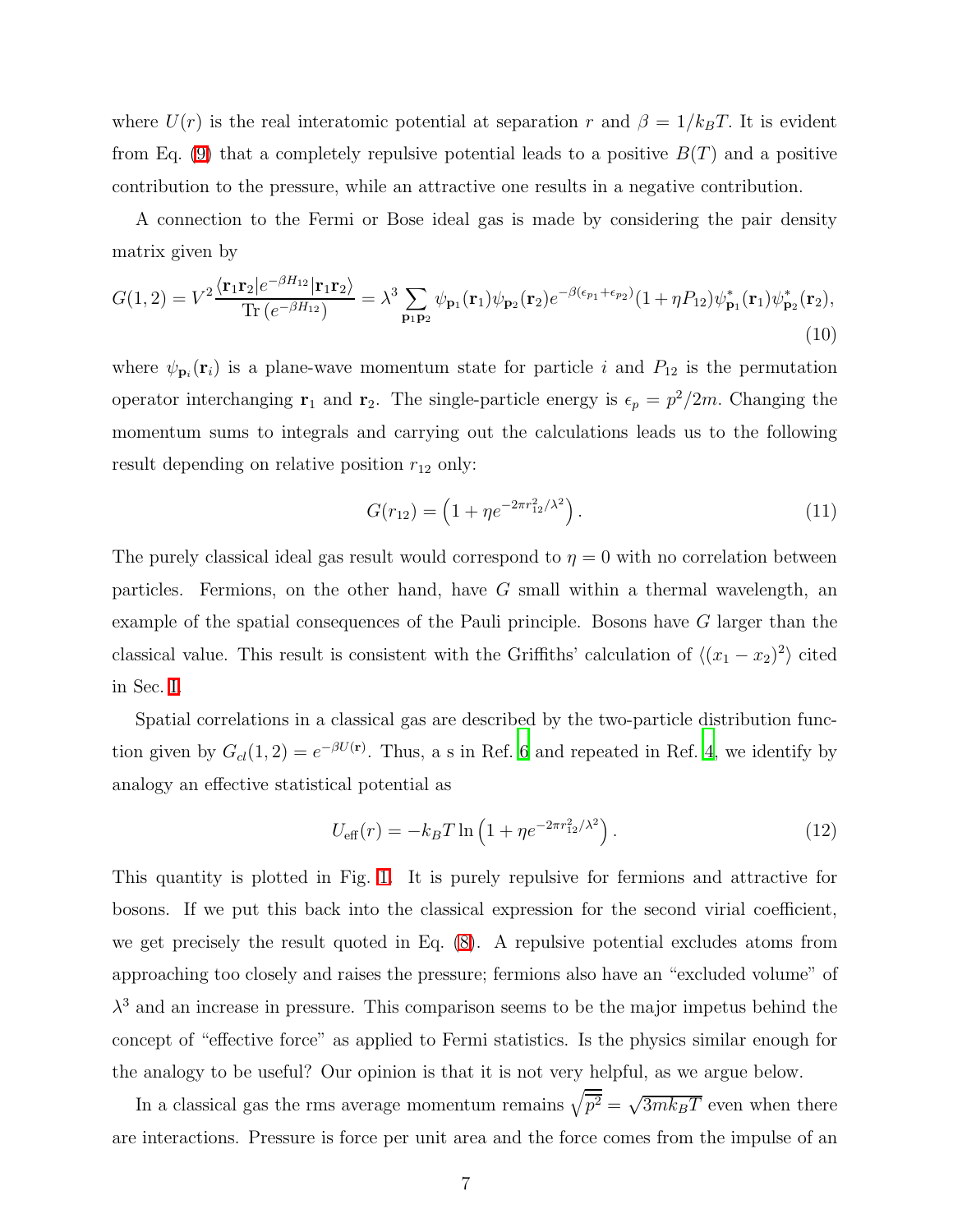atom striking the wall. The average force that a single particle exerts on the wall is, by the impulse-momentum theorem,  $F = \Delta p / \Delta t$  where  $\Delta p$  is twice the average momentum and  $\Delta t$  is the average time over which the force is exerted, which here is *not* the time of contact, but rather the time for an atom to cross the width L of the container, that is,  $\Delta t = mL/\overline{p}$ . When one makes the volume of an ideal classical gas smaller (at constant T)  $\bar{p}$  is unchanged, but the transit time  $\Delta t$  is diminished causing the pressure to increase. Analogously, when a classical gas has repulsive interactions "turned on" with no change in the temperature or  $\bar{p}$ , the pressure rises because of a decreased average transit time: some molecules bounce off others back to the wall they just left. But this is not what happens in the fermion case. The idea that the correlation hole in the two-body density Eq. [\(11\)](#page-6-0) gives rise to "bounces" or deflections of fermions from one another is a misconception that arises from the idea of a Pauli repulsion. When one compares Fermi gas dynamics to that of classical statistics, what is altered is *not* the effective L in the transit time, but rather the  $\bar{p}$  in both  $\Delta p$  and in  $\Delta t$ . For a given value of T, the momentum distribution in an ideal Bose or Fermi gas differs from that in an ideal classical gas. The exact quantum second virial coefficient is given by<sup>[10](#page-20-9)</sup>

<span id="page-7-0"></span>
$$
B(T) = \frac{1}{2V} \int d\mathbf{r}_1 d\mathbf{r}_2 [1 - G(1, 2)].
$$
 (13)

This result explains why the substitution of  $U_{\text{eff}}$  into the classical equation gives the exact answer. Nevertheless, it is not the spatial dependence of G that gives us physical insight; it is the momentum dependence: Carry out the position integration indicated in Eq. [\(13\)](#page-7-0) with G as given by Eq.  $(10)$ . The result is

$$
\frac{1}{2V} \int d\mathbf{r}_1 d\mathbf{r}_2 G(1,2) = \frac{\lambda^6}{V} \left\{ \frac{1}{2} \left[ \sum_{\mathbf{p}_1 \mathbf{p}_2} e^{-\beta(\epsilon_{p_1} + \epsilon_{p_2})} + \eta \sum_{\mathbf{p}} e^{-2\beta \epsilon_p} \right] \right\}.
$$
 (14)

The quantity inside the curly brackets is the partition function for two quantum particles. The first term of this is just the classical partition function and its contribution is already accounted for in the classical ideal gas pressure; it cancels out in Eq. [\(13\)](#page-7-0). The second term corrects the wrong classical momentum distribution represented by the first term. The classical term includes double-occupation states; for fermions the second term cancels these out. For bosons, the classical counting undercounts these double-occupation terms and the second term corrects that fault as well. Writing the second virial coefficient in momentum space clarifies how the change in momentum distribution affects the pressure. For bosons, there is a lowering of the average momentum so the force on the wall is lessened. For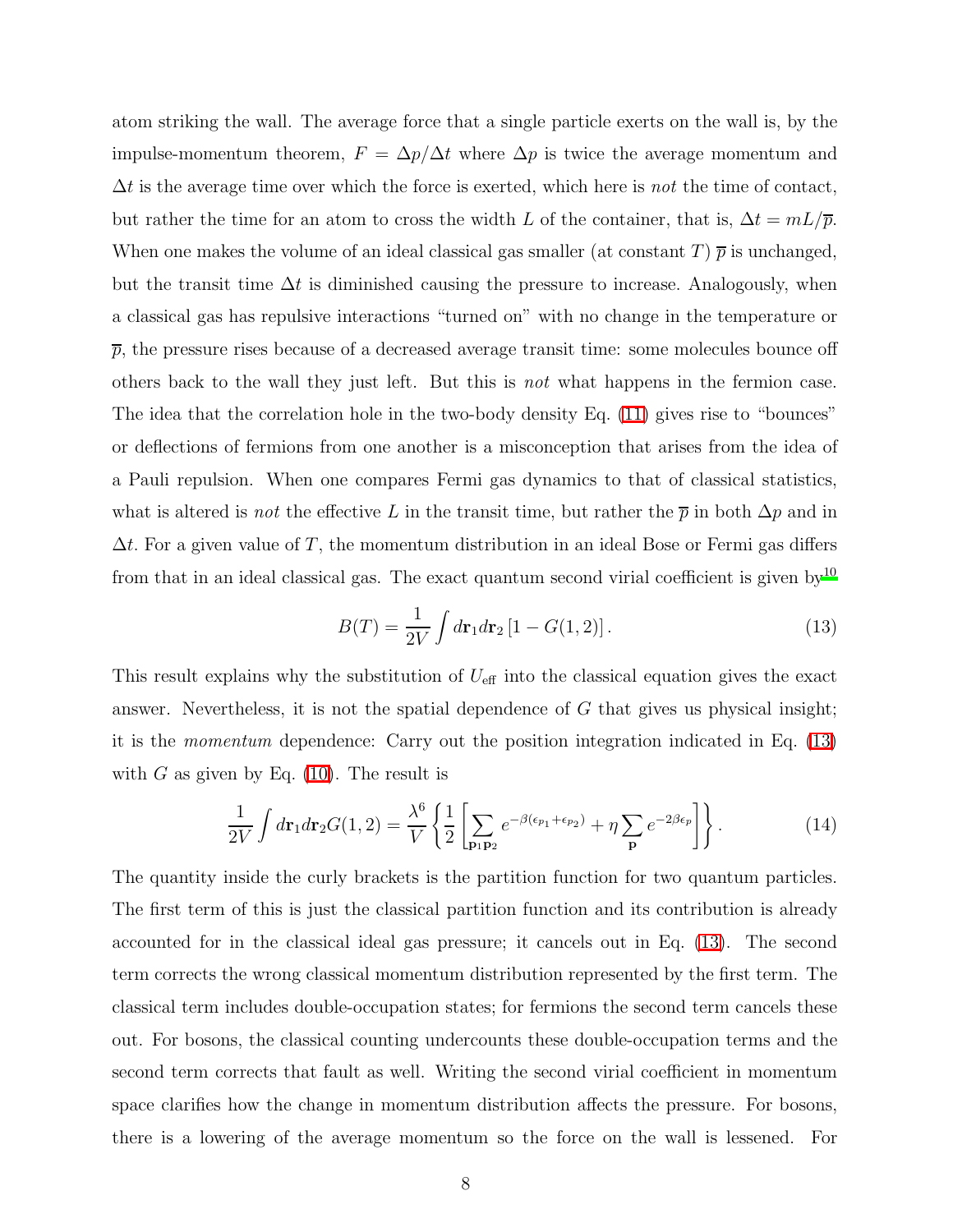fermions, the momentum is raised increasing the pressure. The idea of an effective repulsion between fermions just ignores the real physics and gives a very poor analogy with classical repulsive gases.

White dwarf stars and related objects. It is the fermion zero-point pressure that prevents the collapse under gravitational forces of the white dwarf star. Krane<sup>[11](#page-20-10)</sup> says, "A white dwarf star is prevented from collapse by the Pauli principle, which prevents the electron wave functions from being squeezed too close together.... Will the repulsion of the electron wave functions due to the Pauli principle be able to prevent the collapse of any star, no matter how massive?" (This line leads into a discussion of neutron stars.) We feel this qualitative picture of what goes on in a white dwarf star could, as with the second virial coefficient interpretation, be greatly improved by discussion in terms of the momentum-space features of the Pauli principle. Most elementary discussions<sup>[11](#page-20-10)</sup> of white dwarfs incorporate a discussion of "Fermi repulsion" by doing a dimensional analysis that equates the zero-point energy of the ideal Fermi gas to the gravitational self-energy of the star matter. The Fermi temperature is much greater than the physical temperature in the star so that the  $T = 0$ fermion gas is used as a model.

An alternate physical description arises from considering the hydrostatic equilibrium conditions of the star.<sup>[12](#page-20-11)</sup> The star is assumed to contain  $N$  nuclei (assumed all helium) in radius R. A spherical shell of thickness dr at radius r has an outward force due to a difference between the pressure  $P(r)$  on the inner surface and the pressure  $P(r + dr) = P + dP$  (with  $dP < 0$ ) on the outer surface, caused by the nonuniform nuclear number density of the star,  $n(r)$ . This net outward force  $4\pi r^2 dP$  is balanced by the gravitational pull toward the center due to the total mass  $M(r)$  enclosed by the shell. The mass of the shell itself is  $4\pi r^2 n(r) dr m_{\text{He}}$ , where  $m_{\text{He}}$  is the helium mass, so that

<span id="page-8-0"></span>
$$
dP = -\frac{GM(r)n(r) dr m_{\text{He}}}{r^2}.
$$
\n(15)

The crucial idea is that  $P$  is the pressure of a degenerate electron gas with the electron density maintained by charge neutrality at twice the helium number density  $n_e(r) = 2n(r)$ . For a non-relativistic model the Pauli pressure at  $T = 0$  is given by standard statistical arguments<sup>[10](#page-20-9)</sup> as  $P \approx \hbar^2 n_e^{5/3} / m_e$ . Chandrasekhar<sup>[12](#page-20-11)</sup> develops a second-order differential equation for  $n(r)$  from these steps. We can do a simple dimensional analysis based on Eq. [\(15\)](#page-8-0)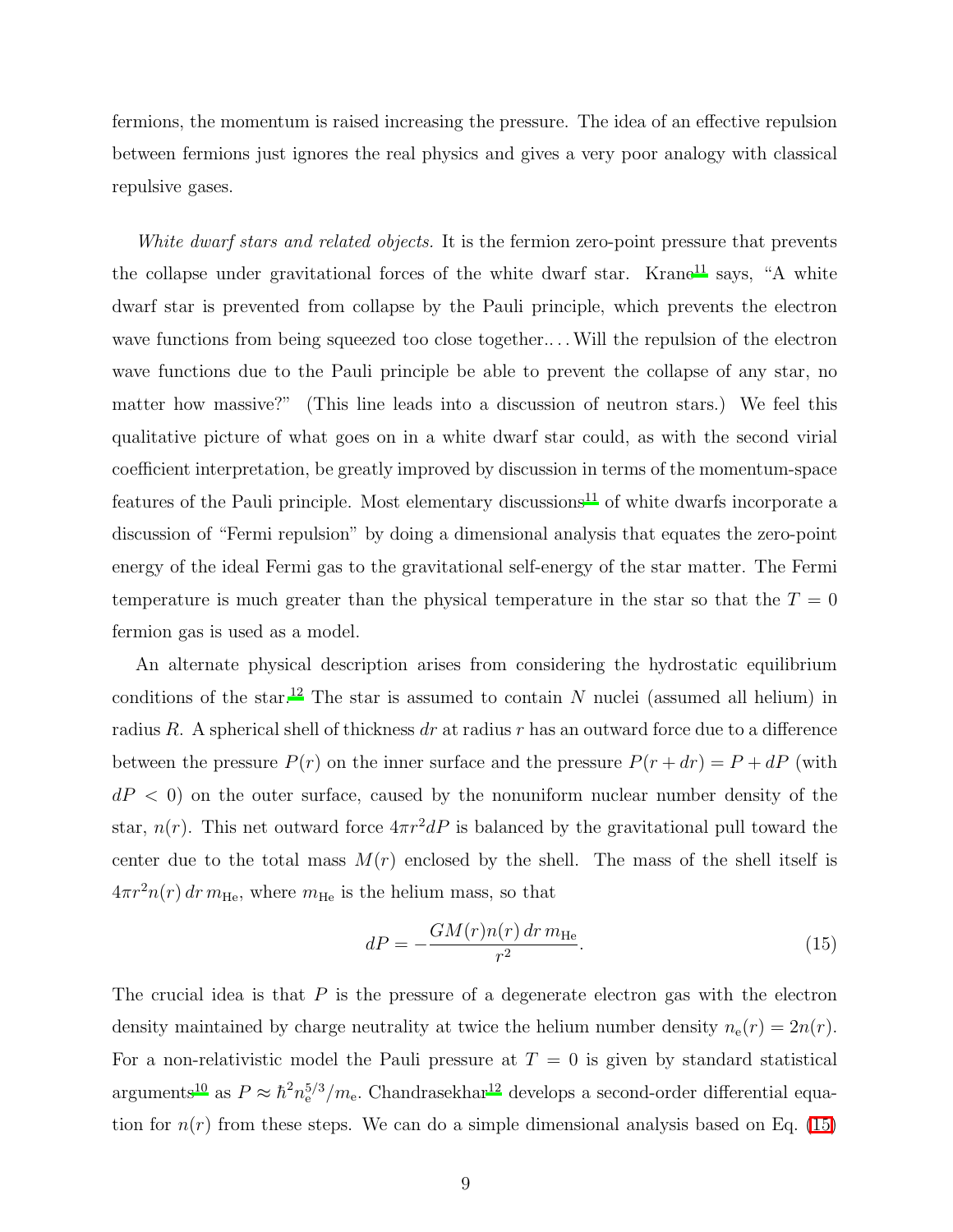by replacing  $dP/dr$  by  $-P/R$ ,  $n(r)$  by  $N/R^3$ ,  $M(r)$  by  $M(R) = m_{\text{He}}N$ , etc. to arrive at

$$
R = \frac{\hbar^2}{Gm_{\rm e}m_{\rm He}^2} \frac{1}{N^{1/3}} \approx \frac{1}{M^{1/3}}.
$$
\n(16)

This is the usual non-relativistic result, which does not demonstrate the collapse at some large  $M$  like the relativistic case, but gives the idea behind the stability of the star.

The gravitational attraction on a mass element is balanced by the difference in Pauli pressure across the mass shell. In order to develop a qualitative argument for the strong density dependence of the Pauli pressure that supports the star against gravitational collapse, we can return to the argument used for the virial coefficient. In a box of sides  $L$ , the pressure is force per unit area A, or  $P = (N/A)\Delta p/\Delta t$ . But the average momentum per particle  $\Delta p$ imparted to the wall for a degenerate Fermi gas is of order  $p_F$ , the Fermi momentum. The transit time is  $\Delta t \sim L m_e / p_F$  so that

$$
P \approx \frac{N}{AL} \frac{p_{\rm F}}{m_{\rm e}/p_{\rm F}} = n_{\rm e} \frac{p_{\rm F}^2}{m_{\rm e}}.\tag{17}
$$

The Fermi momentum itself is strongly dependent on the density because of the necessity to fill the single-particle energy levels with two per momenum state. This requirement is  $N = (2V/h^3) \int d\mathbf{p} \, n_{\mathbf{p}}$  with  $n_{\mathbf{p}}$  a step function cutting off at  $p = p_{\text{F}}$ . This integral gives  $p_{\rm F} = \hbar (3\pi^2 n_{\rm e})^{1/3}$ . Note that  $p_{\rm F}$  is related to a deBroglie wavelength by

$$
p_{\rm F} = \frac{\hbar}{\lambda} \approx \hbar n_{\rm e}^{1/3}.
$$
 (18)

Thus the maximum wavelength is approximately the interparticle separation, which one can argue is necessitated by the Pauli principle requiring that the electrons be in single-particle wave packets compact enough that they don't overlap. This is an argument about quantummechanical wave-function correlation rather than an argument based on an effective force. The connection to the Pauli pressure is the high momentum that this correlation induces. We end up with

$$
P \approx n_{\rm e} \frac{p_{\rm F}^2}{m_{\rm e}} \approx \frac{\hbar^2}{m_{\rm e}} n_{\rm e}^{5/3}.
$$
\n(19)

If by "preventing the wave functions from being squeezed too close together"<sup>[11](#page-20-10)</sup> one means that the fermion wave function must have sufficient curvature for nodes to appear whenever any two coordinates are equal, then the idea leads directly to the correct behavior. This extra curvature requires higher Fourier components. The pressure differs from one kind of statistics to another directly because of differing momentum distributions; the Fermi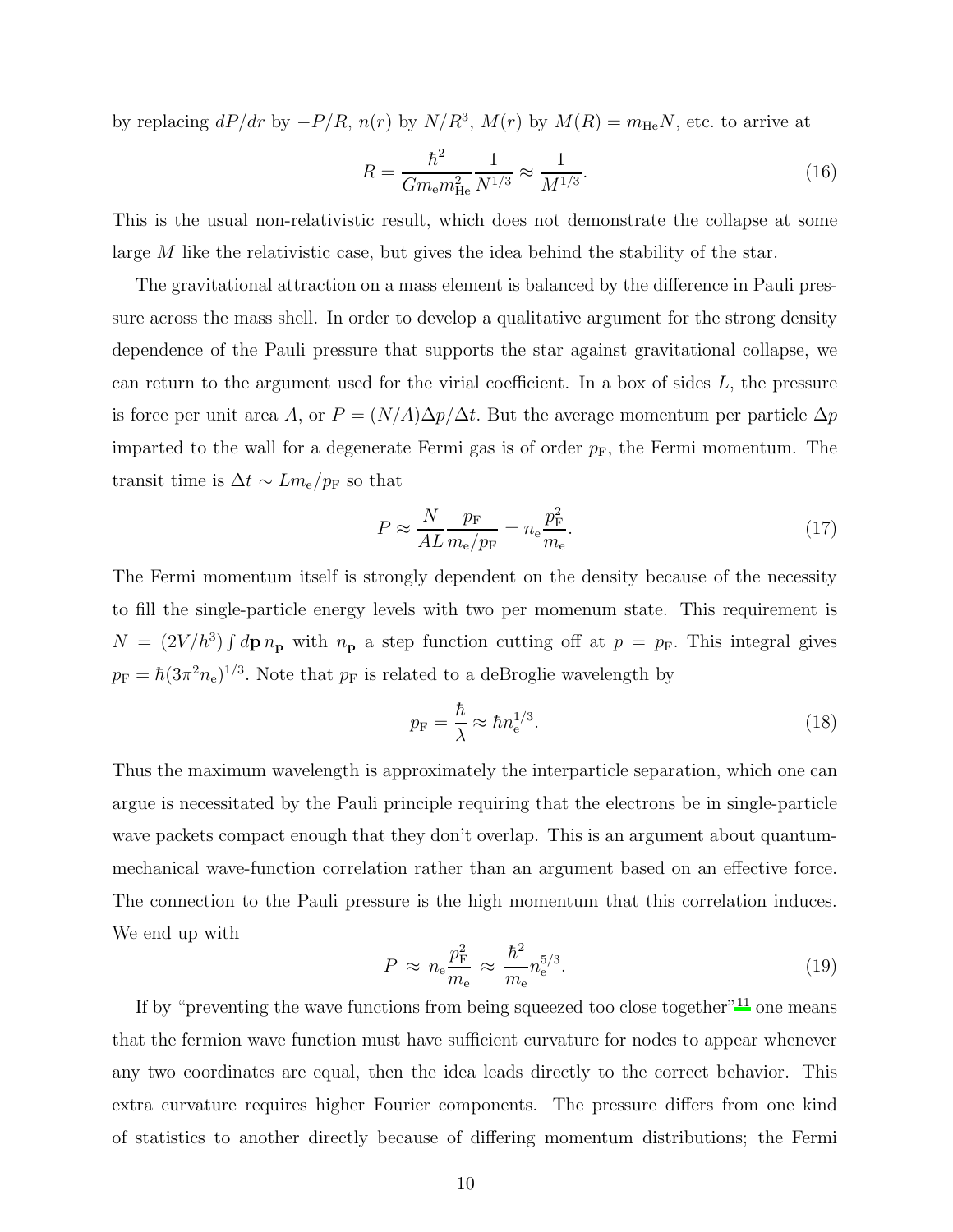distribution involves larger average momenta, giving it a Pauli pressure. The idea of "wave function repulsion" as a *correlation* that leads to this momentum distribution might be useful, although the word "repulsion" still carries the connotation of a force, which is less useful.

The physical explanations of neutron stars,<sup>[13](#page-20-12)</sup> strange quark matter,<sup>[14](#page-20-13)</sup> the Thomas-Fermi model of the atom,<sup>[15](#page-20-14)</sup> are all analogous to the white dwarf star in that the Pauli pressure of a Fermi fluid is the basis of resistance to compression.

The hydrogen molecule and interatomic forces. The singlet electron state of hydrogen is bound while the triplet state is unbound. Is it a case of the Pauli repulsion giving the spatially antisymmetric state associated with the triplet higher energy? Griffiths,  $9$  applying the discussion of exchange forces to this problem, says "The system behaves as though there were a 'force of attraction' between identical bosons, pulling them closer together.. . . If electrons were bosons, the symmetrization requirement. . . would tend to concentrate the electrons toward the middle, between the two protons. . . , and the resulting accumulation of negative charge would attract the protons inward, accounting for the covalent bond.. . . But wait. We have been ignoring spin...." He then talks of the fact that the entire spin and space wave function must be antisymmetric and gets the proper bonding in the singlet state. He shows that for the spatially antisymmetric triplet state "the concentration of negative charge should actually be shifted to the wings. . . , tearing the molecule apart."

While this explanation is very carefully worded and provides a very useful physical picture of the hydrogen bond, a strikingly different picture of covalent bonding and antibonding is given by the work of Herring.[16](#page-20-15) Herring argues that the energy difference between singlet and triplet states (in widely separated atoms at least) is properly interpreted as a splitting between atomic levels due to tunneling. Consider the hypothetical case of two spinless, distinguishable electrons in a hydrogen molecule. The Hamiltonian has the form

$$
H = t_1 + t_2 + V(12) + U(1) + U(2),
$$
\n(20)

in which  $t_i$  is the kinetic energy operator for particle  $i$ ,  $V(12)$  represents the particle-particle interaction, and  $U(i)$  is an external double-well potential representing the attraction of the  $i<sup>th</sup>$  electron to the two nuclei located, say, at  $R_a$  and  $R_b$ . The Hamiltonian is symmetric under interchange of the two particles, so the eigenfunctions must be either symmetric or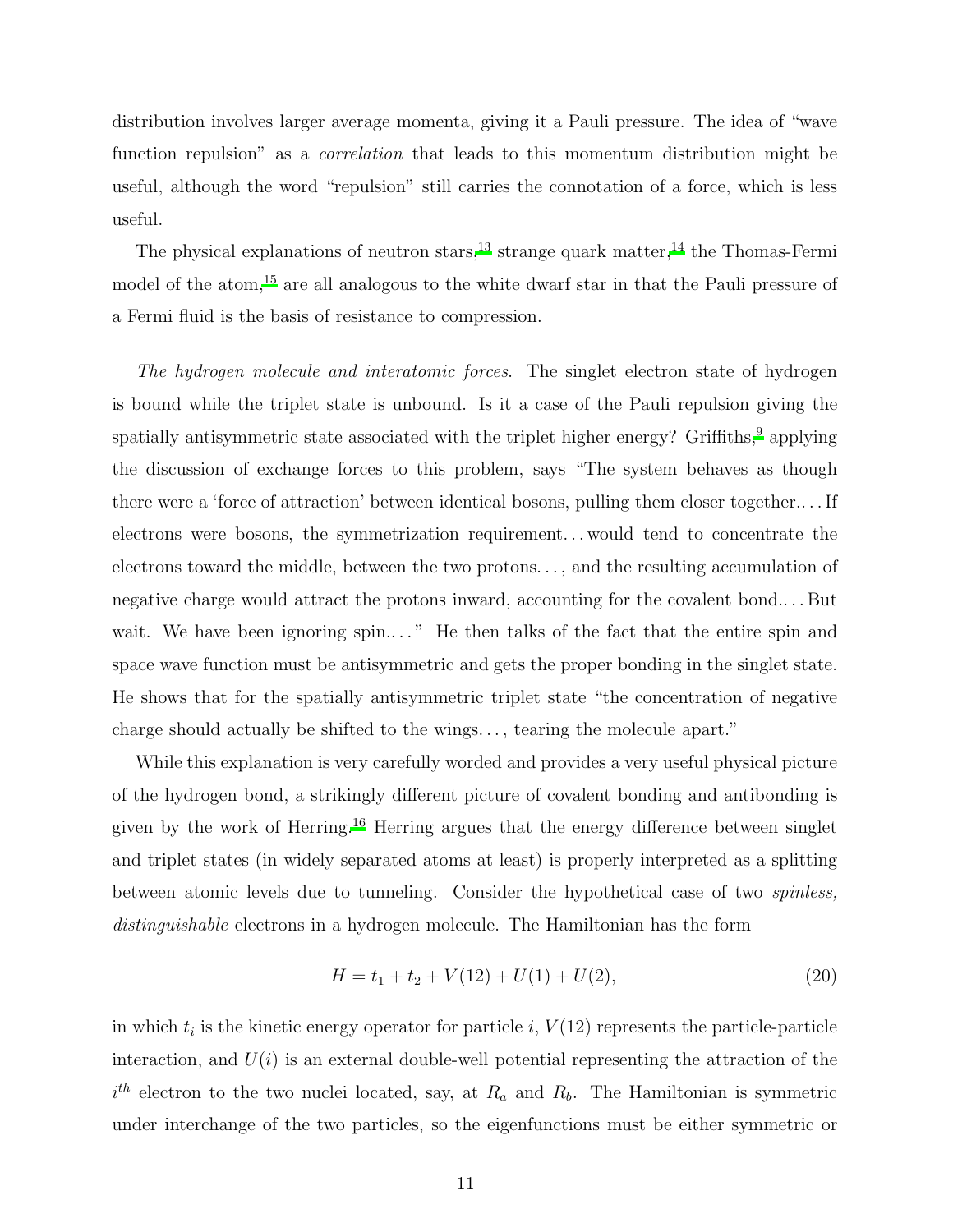antisymmetric, even for these distinguishable particles. Let  $\psi_+$  and  $\psi_-$  represent the lowest symmetric and antisymmetric eigenfunctions, respectively, with corresponding energies  $E_\pm$ and  $E_-\$ .

The combination

$$
\phi_{ab}(1,2) = \frac{1}{\sqrt{2}} \left( \psi_+ + \psi_- \right) \tag{21}
$$

is a function for which particle 1 is localized near site  $R_{a}$ , and particle 2 near site  $R_{b}$ . If  $P_{12}$  is the permutation operator then the function  $P_{12}$   $\phi_{ab}(1,2) = \phi_{ab}(2,1) = \phi_{ba}(1,2)$  is localized around the exchanged sites; that is, particle 1 is localized near site  $R_{b}$ , and particle 2 near site  $R_a$ . Herring calls the functions  $\phi_{ab}(1,2)$  and  $\phi_{ba}(1,2)$  "home-base functions." If one sets the initial conditions such that the particles are in  $\phi_{ab}(1, 2)$ , then the two particles will tunnel through the double-well barrier between  $\phi_{ab}(1,2)$  and  $\phi_{ba}(1,2)$  with frequency  $\omega = (E_{+} - E_{-})/\hbar$ . We can write the energy of these two lowest states for distinguishable particles as

<span id="page-11-0"></span>
$$
E_{\pm} = E_0 \pm J,\tag{22}
$$

where  $E_0 = (E_+ + E_-)/2$  and  $J = (E_+ - E_-)/2$ . A theorem<sup>[17](#page-20-16)</sup> states that the symmetric nodeless state must be the ground state, thereby implying that  $J$  is negative. This energy splitting occurs independent of any spin effects.

If the two particles are spin-1/2 fermions, exactly the same physics holds, except now the symmetric wave function  $\psi_+$  must be associated with an antisymmetric spin function while  $\psi$ <sub>−</sub> must be associated with a symmetric spin function in order to keep the entire wave function overall antisymmetric. The result is that Eq. [\(22\)](#page-11-0) is replaced by

<span id="page-11-1"></span>
$$
E_{\pm} = E_0 \pm J\sigma_1 \cdot \sigma_2,\tag{23}
$$

where  $\sigma_i$  is a Pauli spin matrix. This operator expression acts in spin space to associate the correct spin state (singlet or triplet) with the correct energy.<sup>[18](#page-21-0)</sup> Since the symmetric spatial state is the ground state, as in the distinguishable particle case, the singlet state energy of the electrons is lower than that of the triplet state.

Note that we are not at all criticizing the idea quoted from Ref. [9](#page-20-8) that the lowering of the energy in the spin singlet state can be associated with the concentration of the electron cloud in the region between the two nuclei. However, the energy lowering would arise even if the two particles were distinguishable; so it does not actually stem from their fermion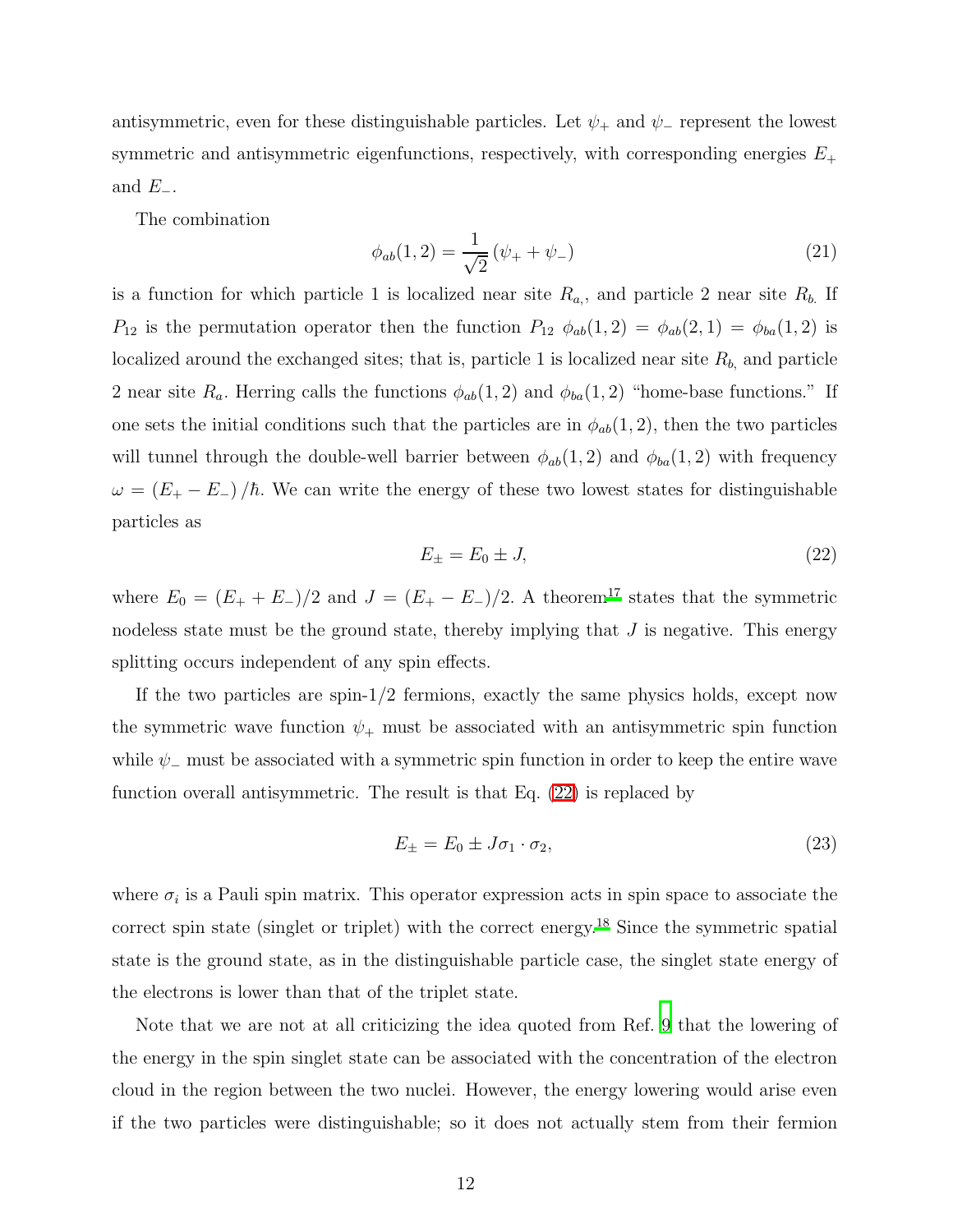character.<sup>[22](#page-21-1)</sup> Of course, the fact that the corresponding spin state must be singlet is a fermion property. The suggestion that Fermi statistics or Pauli repulsion plays a role in the lowering of the singlet relative to the triplet state of  $H_2$  misses the essential fact that much of the energy difference is due to splitting between tunneling states and that the tunneling ground state must be nodeless and symmetric.

Let's continue the above discussion, but with the hydrogen nuclei replaced with helium nuclei. We can get an idea of the behaviour of the electronic energy for this pair of helium atoms by using the same symmetric and antisymmetric wave functions. Because of the Pauli principle, the two extra electrons would (in some approximation) be placed in the spatially antisymmetric, antibonding, triplet state, thereby losing the tunneling energy advantage of the symmetric state. This extra energy supplies a physical explanation for the repulsive interatomic interaction when the closed-shell electron clouds start to overlap. Within the Born-Oppenheimer approximation<sup>[8](#page-20-7)[,23](#page-21-2)</sup> the electronic energy (plus the internuclear Coulomb repulsion) is used as a potential energy for the atomic nuclei. The short-ranged repulsive part of this interaction potential between two rare-gas atoms is often described by a phenomenological  $1/r^{12}$  or exponential repulsion.<sup>[8](#page-20-7)[,24](#page-21-3)</sup> Here then is a case of a real repulsion arising; however, it is a repulsion between the nuclei—not the electrons.

While the Pauli principle is certainly vital in understanding molecular forces, the idea of an effective fermion statistical repulsion has never really entered the picture. Indeed, we feel its introduction short-circuits the discussion and could cause one to miss the basic physics.

Bose-Einstein condensation. Condensation of bosons into a harmonic trap might seem the best example of boson effective attraction.[25](#page-21-4) The condensate in a trap is a noticably smaller object than the cloud of non-condensed atoms surrounding it. Of course, the real reason for this is that the ground state in the trap of the interacting bosons has smaller radius than that of the excited states. The particles are correlated to be in the same state; in this case it is a spatially more compact one.

One of the present authors has also used the following argument<sup>[3](#page-20-2)</sup> to explain the fact that the lowest excited mode in a Bose fluid is a phonon rather than a single-particle motion: "Bosons prefer to be in the same state with one another, so that if one atom is pushed on by an external force, all the particles within a deBroglie wavelength  $\lambda$  (which is large at low temperature) want to move in the same way. The collective motion of a sound wave allows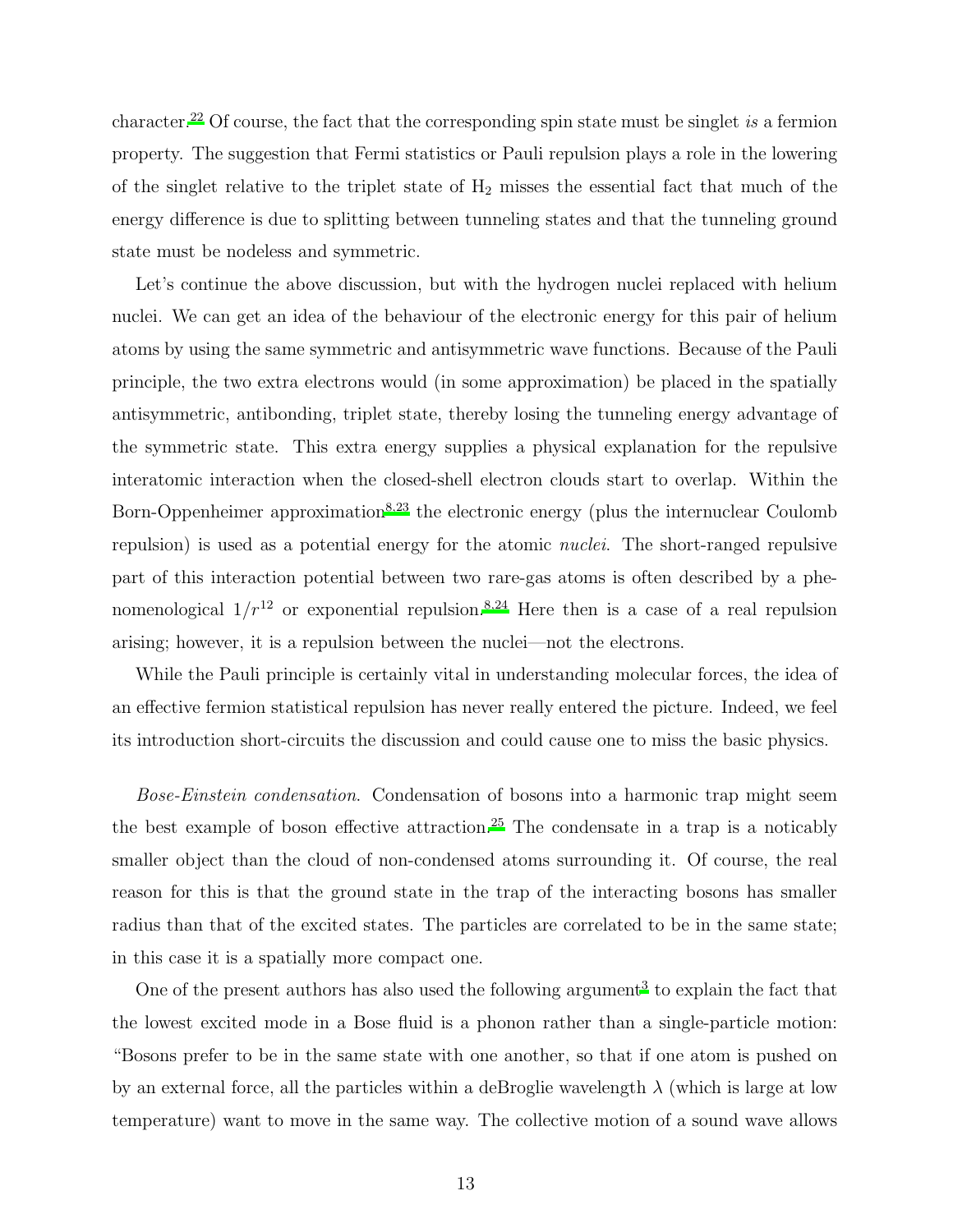this while the single-particle motions are frozen out by this tendancy." This argument seems based on the idea of a kind of boson effective attraction. A more rigorous argument is given by Feynman.<sup>[26](#page-21-5)</sup> If  $\Phi$  is the ground state of the Bose fluid, then one might suppose that  $e^{i\mathbf{k}\cdot\mathbf{r}_1}\Phi$ is an excited state involving a single particle with momentum k. However the state has to be symmetric, so this state must be replaced by  $\sum_i e^{i\mathbf{k}\cdot\mathbf{r}_i}\Phi$ , which is precisely the one-phonon state. The particles "preferring to be in the same state" is a verbal expression to represent wave-function symmetry. Superfluids can be described by a "wave function" (order parameter), which depends on a single position variable, has a magnitude and phase, and represents the superfluid distribution. It costs energy to make this function nonuniform, as when a vortex is present. The system "prefers" to have the same phase and amplitude throughout, a property sometimes called "coherence." Any idea of an effective boson attraction is better replaced by this latter concept.

#### <span id="page-13-0"></span>III. WHERE THE IDEA OF A STATISTICAL INTERACTION FAILS

We have already argued above that the idea of a statistical fermion repulsion or boson attraction has the potential to make one miss the essential physics of the physical effect being explained. Worse however, is the fact that this idea might cause misconceptions and lead to incorrect conclusions. We present here some cases where that might occur.

The other spin state. Most of the textbooks quoted in Sec. [I](#page-1-0) say unequivocally that fermions repel and bosons attract without the qualification of, say, the term "spinless." These books have ignored, at some pedagogic risk, the effects of spin, which is usually taken into account only later. The effective repulsion or attraction (if there were one) is an effect of the spatial part of the wave function only. If the total spin state is symmetric, the space wave function is antisymmetric for fermions and symmetric for bosons, leading to the effects envisioned in most textbooks. However, when the total spin state is antisymmetric (as for two spin 1/2 particles in a spin singlet, or for two spin 1 particles in the  $S = 1, m_s = 0$  state) the roles of fermions and bosons are reversed. Two spin  $1/2$  fermions in the spin singlet state behave like two spinless bosons, and two spin 1 bosons in the  $S = 1, m_s = 0$  state behave like spinless fermions.

Scattering theory. When two particles scatter elastically via a repulsive force the idea of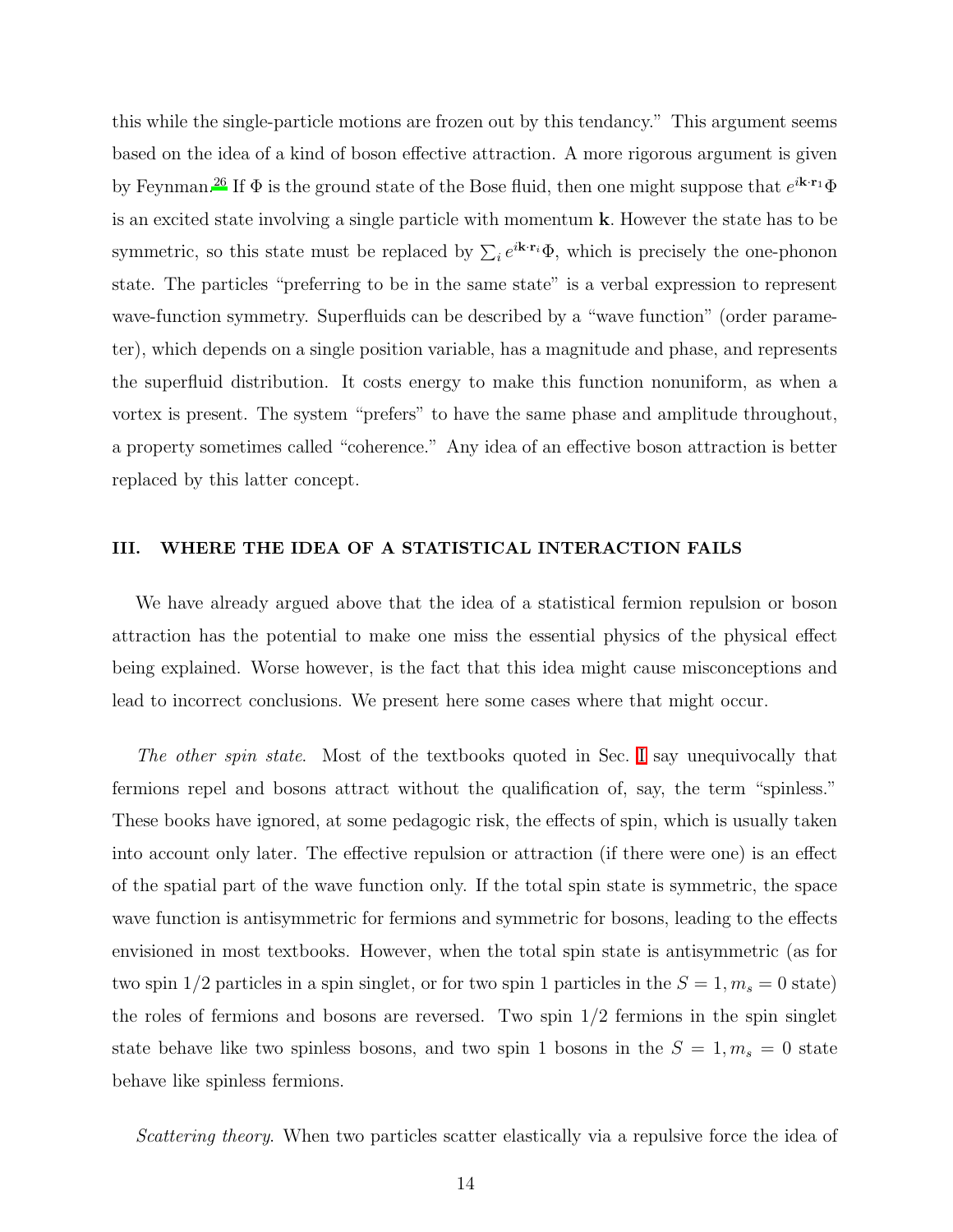an additional effective interaction due to Fermi or Bose symmetry can lead to trouble. In the center-of-mass frame the two particles approach from opposite directions and scatter into opposite directions as shown in Fig. [2a](#page-24-0). If the particles are distinguishable, the probability of detecting particle p1 in detector D1 and particle p2 in detector D2 is given by

$$
P(\text{p1 in D1}) = |f(\theta)|^2,
$$
\n(24)

where  $f(\theta)$  is the scattering amplitude<sup>[27](#page-21-6)</sup>. Similarly, the probability of detecting particle p2 in detector D1 and particle p1 in D2 (as in Figure [2b](#page-24-0)) is given by

$$
P(p1 \text{ in } D2) = |f(\pi - \theta)|^2. \tag{25}
$$

When you don't care which particle goes to which detector, but just want to measure the cross section for either particle in a detector, the probability for a particle in detector D1 is

$$
P(p1 \text{ or in D1}) = |f(\theta)|^2 + |f(\pi - \theta)|^2. \tag{26}
$$

Since the particles are in principle distinguishable there is no interference between amplitudes, even if the detectors themselves do not identify the difference between particles.

Now suppose the two particles are indistinguishable. In this case the two amplitudes corresponding to Figs. [2a](#page-24-0) and [2b](#page-24-0) interfere, and must be combined before squaring. If the particles are identical fermions, the two-particle wave function is antisymmetric with respect to particle exchange. Since diagrams [2a](#page-24-0) and [2b](#page-24-0) are related by the exchange of the two particles in the final state, they contribute to the total amplitude with opposite signs. Thus, the probability to detect a fermion in detector D1 is

$$
P_{\text{Fermi}}(\text{p in D1}) = |f(\theta) - f(\pi - \theta)|^2. \tag{27}
$$

This is obviously different from the distinguishable case above. The difference is especially remarkable at  $\theta = \pi/2$ , where the fermion scattering probability vanishes. Moreover, in the limit of s-wave scattering, which is a good approximation for some low energy cases, the scattering is independent of the angle  $\theta$  and the fermion probability for scattering is zero for all angles. A similar argument holds for bosons, but with the amplitudes adding instead of subtracting, leading to the scattering probability:

$$
P_{\text{Bose}}(\text{p in D1}) = |f(\theta) + f(\pi - \theta)|^2. \tag{28}
$$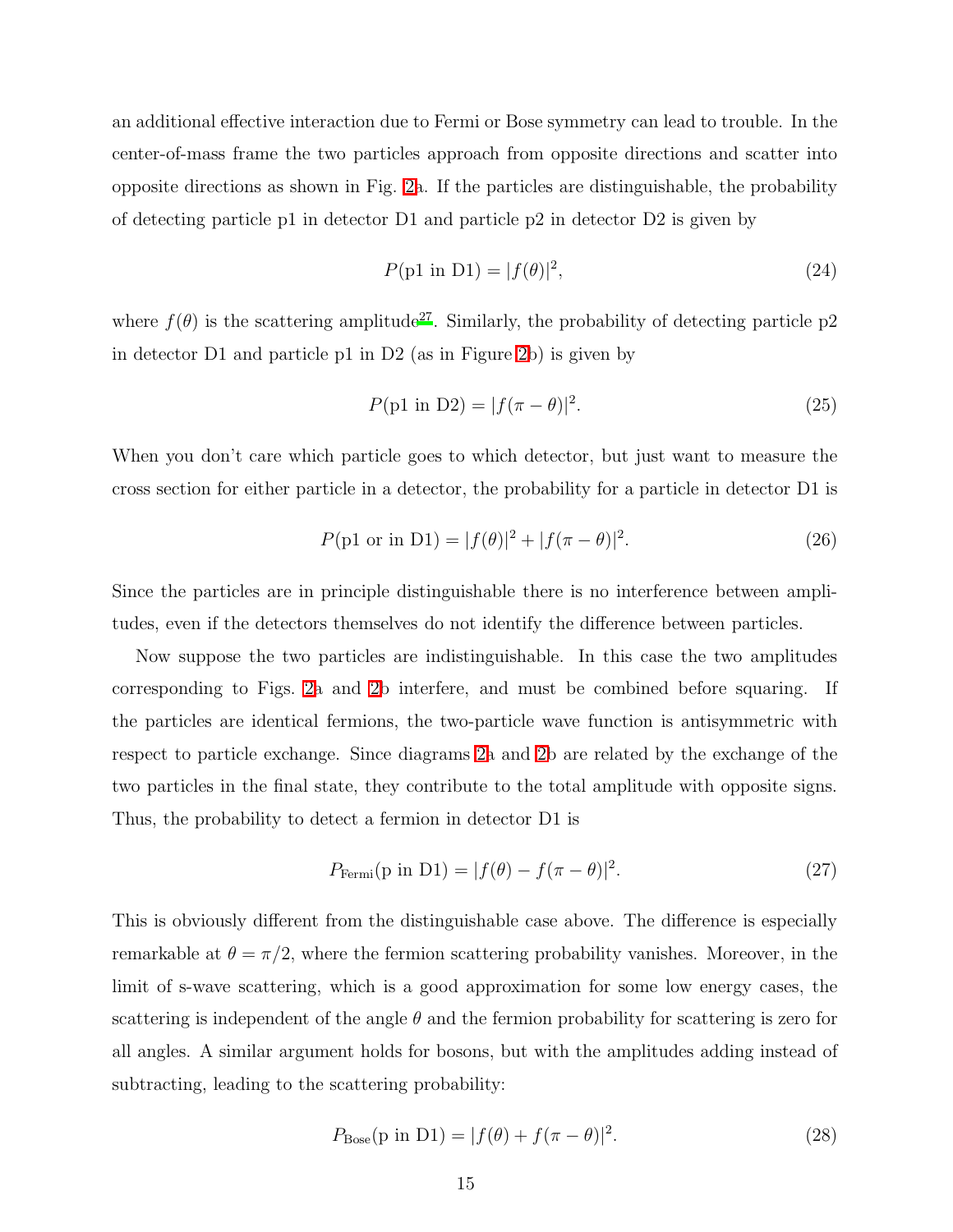In this case, the scattering probability at  $\theta = \pi/2$  is twice the value for distinguishable particles. For s-wave scattering  $P_{\text{Bose}}$  is a factor of two times the distinguishable value at all angles.

The interpretation of these results in the context of an effective fermion repulsion or an effective boson attraction is quite confusing. For scattering at 90 degrees, or for s-wave scattering at all angles, it looks as if the total repulsive force is reduced in the case of fermions (leading to a smaller scattering probability) and enhanced in the case of bosons (leading to a larger scattering probability). This is exactly backwards from the notion that the scattering force should be supplemented by an effective repulsion for fermions and partially canceled by an effective attraction for bosons. It clearly demonstrates why the idea of an effective repulsion or attraction is a dangerous concept.

Focusing on the direct effects of the Bose or Fermi symmetry leads to a more useful conceptual approach to scattering. For two identical particles, the total spin state is symmetric. For fermions having a total spin state that is symmetric (either both spins up or both spins down), the space wave function itself must be antisymmetric as written in Eq. [\(5\)](#page-3-0). For this wave function, the amplitude for the two fermions to be in the same place  $(r_1 = r_2)$ is obviously zero. As noted in Sec. [I,](#page-1-0) two identical fermions are on average farther apart than two distinguishable particles would be under the same circumstances. Consequently, the fermions interact less and are less likely to scatter. One can similarly argue that bosons are closer together on average, interact more and are more likely to scatter.

This conclusion is true whether the scattering force is repulsive or attractive, but it depends critically on the spin state of the two particles. For identical particles the spin state is necessarily symmetric, forcing the fermion spatial wave function to be antisymmetric or the boson wave function to be symmetric. However, if the two particles are in an antisymmetric spin state, e.g., two fermions in a spin-zero state, the conditions are reversed.

As a specific example of repulsive scattering, consider the quantum electrodynamic interaction of two electrons (Moller scattering). In QED, there are two lowest-order Feynman diagrams that contribute to the scattering amplitude with opposite signs, corresponding to the direct and exchange diagrams of Figure [2.](#page-24-0) In the non-relativistic limit, the electron spins do not change as a result of the interaction. (This is due to the fact that the low energy interaction occurs primarily via an electric field.) There is then only one final spin state to consider when doing the calculation. If the initial state has both particles with spin up then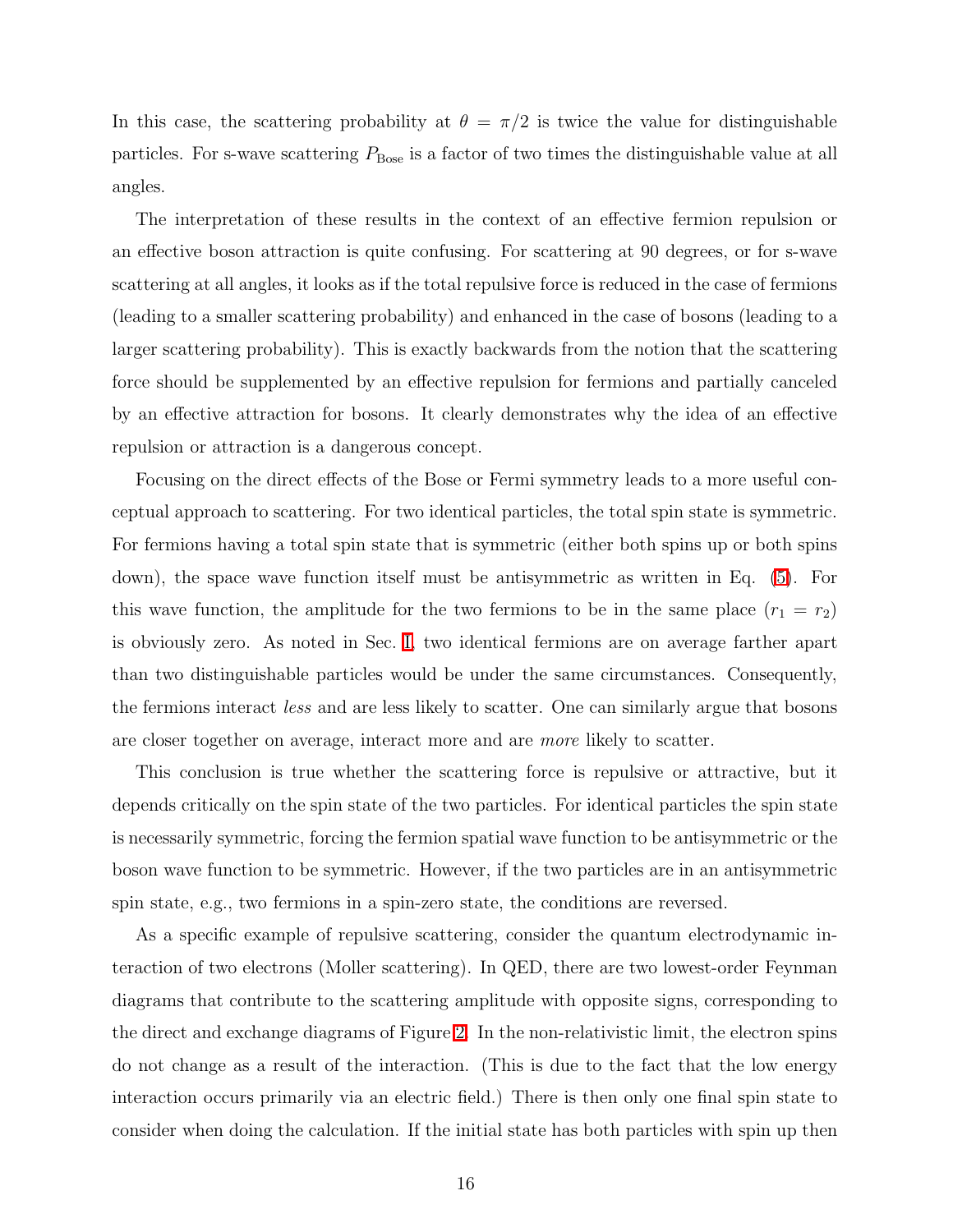the final state also has both spins up. This case is treated in introductory particle-physics texts[28](#page-21-7) and the cross section for scattering is

$$
\frac{d\sigma}{d\theta}(\text{identical spins}) = \frac{m^2\alpha^2}{32p^4} \left(\frac{1}{\sin^2\frac{\theta}{2}} - \frac{1}{\cos^2\frac{\theta}{2}}\right)^2,\tag{29}
$$

where  $\alpha$  is the fine structure constant and p is momentum of the electrons in the center-ofmass frame. One notes that the cross section at  $\theta = \pi/2$  vanishes, as it should.

To explore the case of an antisymmetric spin wave function, one can also calculate the scattering cross section for electrons in a spin-zero state:

$$
\frac{d\sigma}{d\theta}(\text{spin zero}) = \frac{m^2\alpha^2}{32p^4} \left(\frac{1}{\sin^2\frac{\theta}{2}} + \frac{1}{\cos^2\frac{\theta}{2}}\right)^2.
$$
\n(30)

This differs from the identical spin case in the relative sign of the two terms.

These results should be compared to what the cross section would be if the two electrons were distinguishable. In that case, only the direct diagram of contributes, and the cross section for scattering with both spins up turns out to be the same as the spin-averaged cross section for electron-muon scattering found in many texts, with the muon mass set equal to the electron mass. After symmetrizing around  $\theta = \pi/2$  to account for detectors that are sensitive to either particle, the cross section can be written as

$$
\frac{d\sigma}{d\theta} \text{(distinguishable electrons)} = \frac{m^2 \alpha^2}{32p^4} \left( \frac{1}{\sin^4 \frac{\theta}{2}} + \frac{1}{\cos^4 \frac{\theta}{2}} \right). \tag{31}
$$

All three cases are plotted as a function of scattering angle in Fig. [3a](#page-25-0). All cross sections are symmetric around  $\pi/2$ , so only the range 0 to  $\pi/2$  is plotted. As expected, the symmetric spin case gives the smallest scattering cross section, the antisymmetric spin case gives the largest cross section, and the case of distinguishable particles is in between. Moreover, as Fig. [3b](#page-25-0) shows, the ratios of the cross sections change as a function of scattering angle. At small scattering angles, the fermion cross sections are almost the same as the distinguishable particle cross section. The maximum difference occurs at  $\theta = \pi/2$ . It is difficult for any kind of effective fermion interaction to capture this effect, and moreover, the idea of an effective Fermi repulsion gives the wrong sign in the case of a repulsive scattering force.

Transport theory. Consider the example of thermal conductivity in a polarized fermion gas. One might think from the idea of Pauli repulsion that increasing polarization would shorten the particle's mean-free path in the gas, which in turn would lower the thermal conductivity  $\kappa$ . The opposite behavior is more likely to happen. At sufficiently low temperature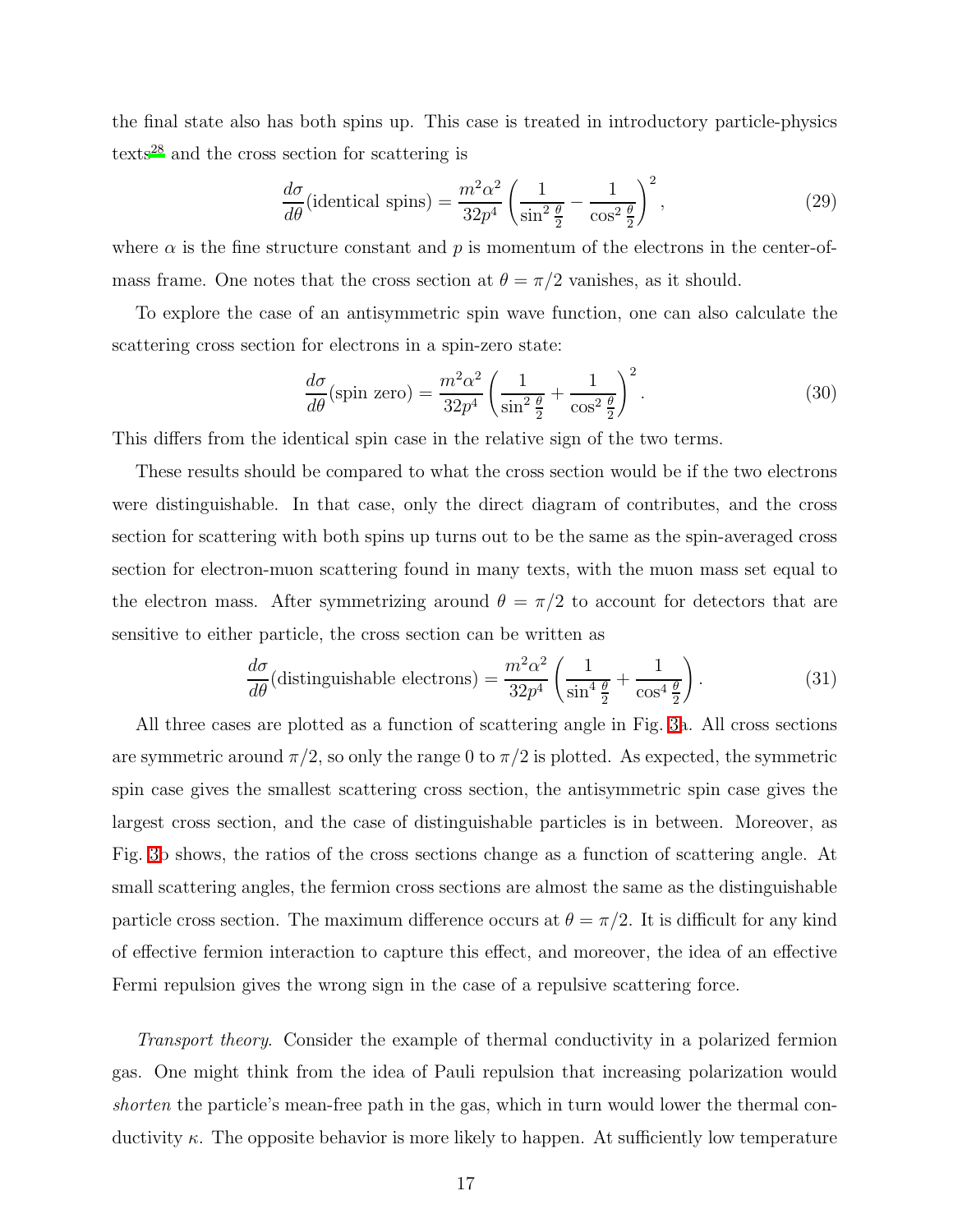where s-wave scattering predominates, polarization will actually cause a dramatic increase in  $\kappa$ , because, as we have just seen, the s-wave scattering cross section between like-spin fermions vanishes and only scattering between unlike spins, which now happens less often, can contribute to the mean free path.

We treat a gas obeying Boltzmann statistics, but having full quantum-mechanical collisions. For this to be true, the deBroglie wavelength must be larger than the scattering length, but smaller than the average separation between particles. If the temperature is low enough s-wave scattering will predominate. This situation can occur, for example, in trapped Fermi or Bose gases. The heat current for spin species  $\mu$  in temperature gradient  $dT/dz$  is given by arguments analogous to those for an unpolarized gas<sup>[29](#page-21-8)</sup>:

<span id="page-17-0"></span>
$$
J_{\mu} = -n_{\mu}\overline{v}l_{\mu}k_{B}\frac{dT}{dz},\tag{32}
$$

where  $n_{\mu}$  is the density of  $\mu$  spins,  $\overline{v}$  is the average velocity of either spin species,  $l_{\mu}$  is the mean free path of a  $\mu$  spin and  $k_B$ , the Boltzmann constant, is the specific heat per molecule. In Eq. [\(32\)](#page-17-0)  $\mu$  is + for up spins and – for down spins; there is a separate heat equation for each spin species. We have dropped any constant factors in the expression. When s-wave scattering dominates, up spins can interact only with down spins and not with each other, and vice versa. Thus the mean free path is  $l_{\mu} = \overline{v}\tau_{\mu}$  where  $\tau_{\mu}$  is the inverse of the scattering rate given by

<span id="page-17-1"></span>
$$
\frac{1}{\tau_{\mu}} = n_{-\mu}\overline{v}\sigma_{+-},\tag{33}
$$

with  $\sigma_{+-}$  the cross section for spin up-down scattering. The spin density  $n_{-\mu}$  occurs on the right in Eq. [\(33\)](#page-17-1) because it is that of the target particles for the incoming  $\mu$  spins. The result is that

$$
J_{\mu} = -\frac{n_{\mu}}{n_{-\mu}} \frac{\overline{v}k_B}{\sigma_{+-}} \frac{dT}{dz}.
$$
\n(34)

If  $n_{+}/n_{-} \gg 1$ , the heat current  $J_{-}$  for down spins is negligible compared to  $J_{+}$  for the up spins and the thermal conductivity is

$$
\kappa = \frac{n_+}{n_-} \frac{\overline{v}k_B}{\sigma_{+-}}.\tag{35}
$$

For high polarizations  $(n_{+}/n_{-} \gg 1) \kappa$  can be very large. The increase in  $\kappa$  and other transport coefficients for polarized systems has been predicted theoretically  $30,31,32$  $30,31,32$  $30,31,32$  and also seen experimentally.[33](#page-22-1) A similar increase also occurs if the particles are degenerate. The idea of a statistical repulsion is counterintuitive to this result.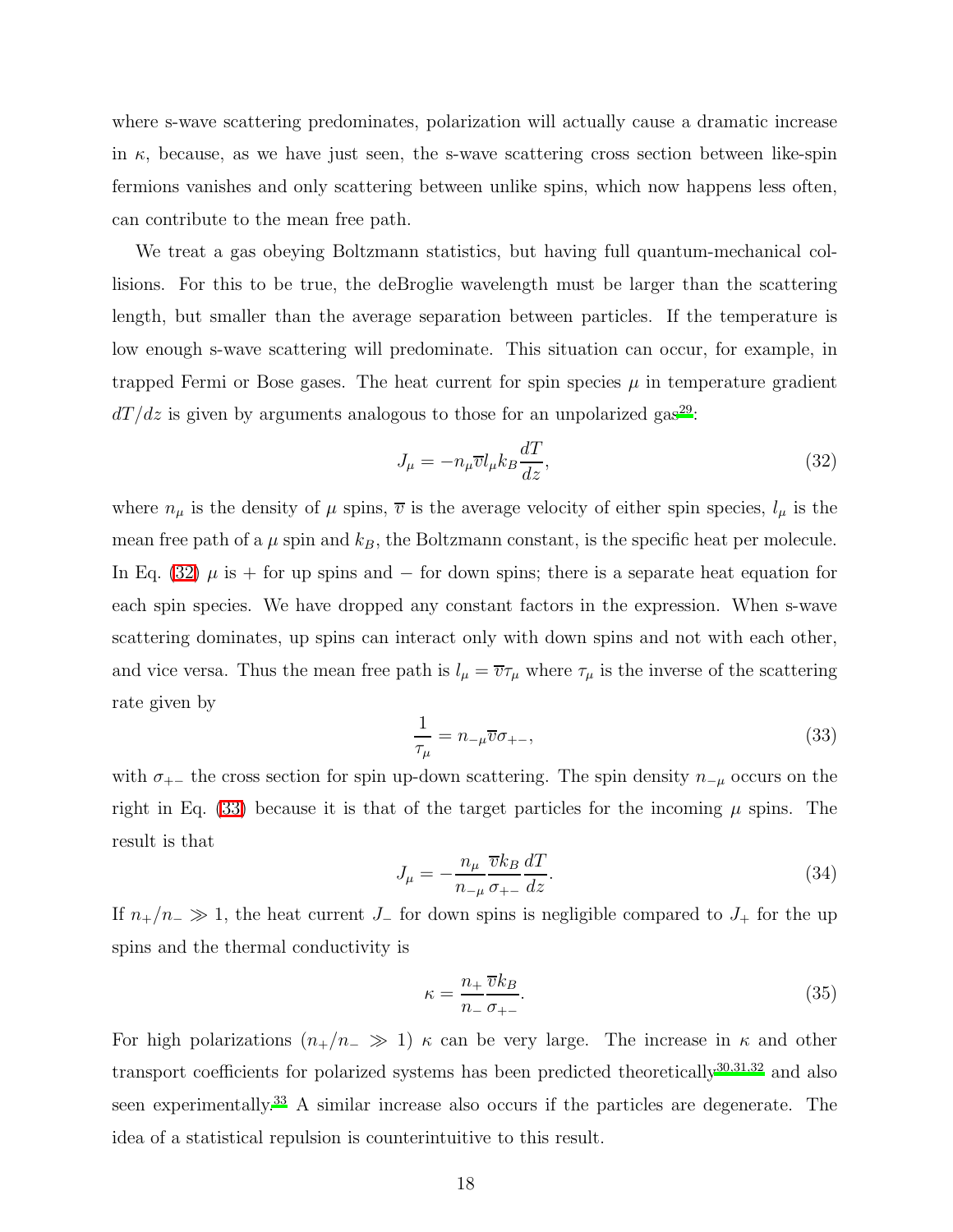Ferromagnetism. A very simple mean-field picture of magnetic fluids is provided by a model in which the particles interact by s-wave scattering only.[4](#page-20-3) Thus again there is no up-up or down-down interactions and the energy of the system of  $N_+$  up spins and  $N_-\,$  down spins is given by

$$
E = E_{+} + E_{-} + gN_{+}N_{-}, \tag{36}
$$

where  $E_{\sigma}$  is the total kinetic energy of the  $\sigma$  spins, which is proportional to  $N_{\sigma}^{5/3}$  as in the ideal Fermi gas. The interaction parameter  $q$  measures the scattering energy between up and down spins. Two up spins (or two down spins) do not "see" each other in this model. If  $g > 0$ , this model has three possible states. If g is small, then the system favors less kinetic energy by having  $N_+ = N_- = N/2$ . That is, one has antiferromagnetism. However, if g is large enough, then either all the spins are up or all down to minimize the potential energy; ferromagnetism results. The kinetic energy in this case is larger than it would be if  $N_{\sigma} = N/2$ , but the potential energy is zero. The wave-function antisymmetry between two like spins has made them invisible to one another and non-interacting, because their minimum separation is greater than the range of the interaction. The idea of a Pauli exchange force would lead one to assume a higher associated potential energy (as in Eq. [\(12\)](#page-6-2)), but what actually happens is that the kinetic energy is raised by having more like spins, while at the same time statistics favors *lowering* the potential energy.

### <span id="page-18-0"></span>IV. DISCUSSION

Our goals in this paper have been to clarify the idea of the statistical effects sometimes referred to as "exchange forces". We believe the term "force" used in this context may mislead students (and even more advanced workers), who might misinterprete the geometrical effect being described. We have given several examples of instances where statistical or exchange forces have been invoked to provide a conceptual explanation of the physics. We have not introduced any new physics in these examples, but we have tried to show how a teacher or writer might provide an alternative interpretation that avoids the exchange force terminology and thereby arrives at a deeper heuristic understanding of the physics. Indeed we identified several cases where the concept of an effective statistical force could lead to the opposite of the correct answer. When a concept has that potential, it is time to replace it.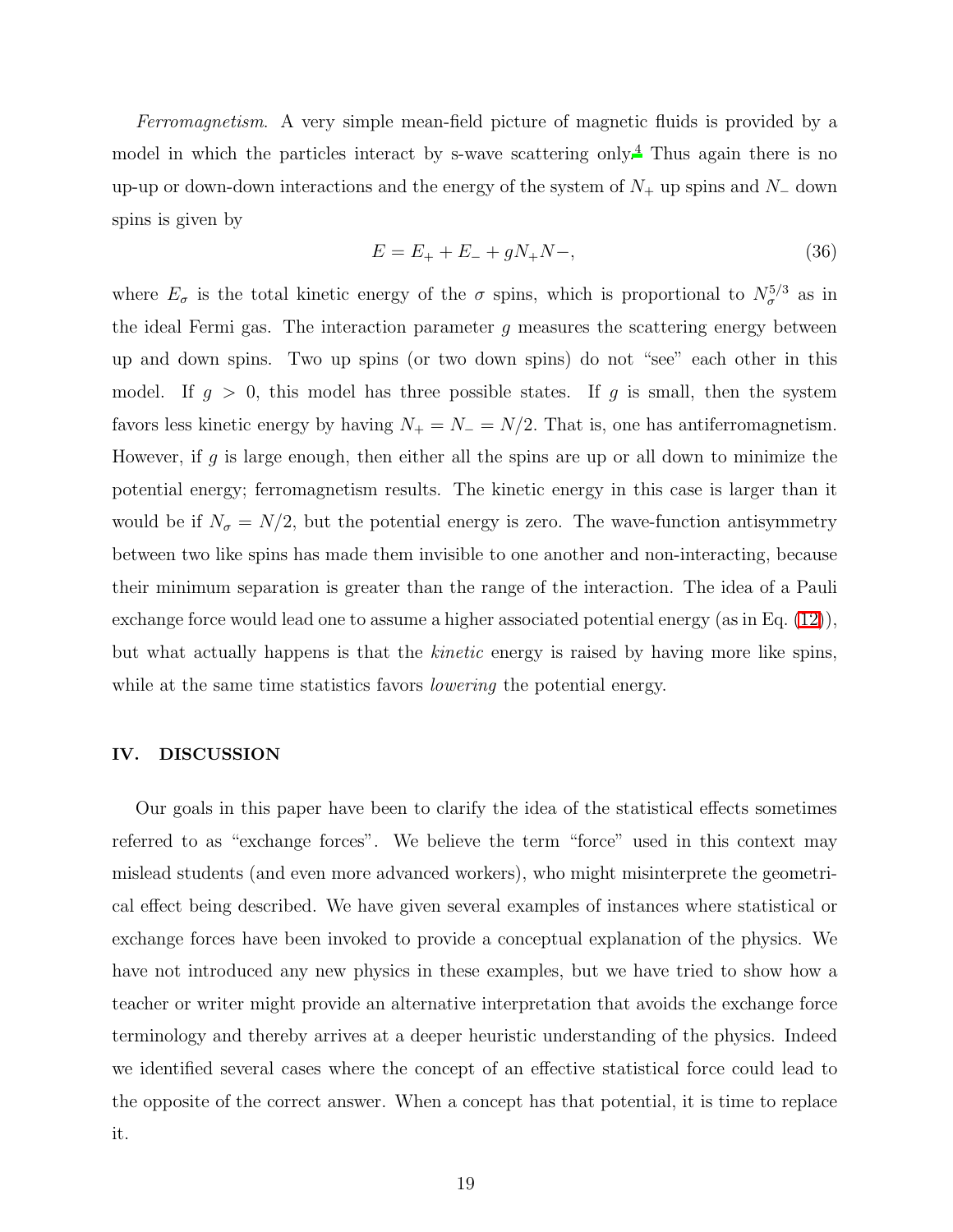Our alternative heuristics have taken several forms. We like  $Griffiths<sup>9</sup>$  $Griffiths<sup>9</sup>$  $Griffiths<sup>9</sup>$  wording: "it is not really a force at all...it is purely a geometric consequence of the symmetrization requirement." For same-spin fermions, the requirement that the wave function vanish whenever two particles are at the same position means that the wave function must have increased curvature, which leads to an enhanced momentum distribution. Indeed in many cases, the real statistical effect corresponds to a change in kinetic energy (i. e., momentum distribution) as in the explanation of the virial pressure or the white dwarf star, whereas a force picture leads to a change in potential energy as in the Unlenbeck-Gropper potential of Eq. [\(12\)](#page-6-2). Equally helpfully, the geometrical interpretation leads directly to the changes in average particle separation as compared to distinguishable particles, with same-spin fermions farther apart on average, which nicely explains the scattering results where same-spin fermions have a reduced interaction.

It is hard to underestimate the importance of the the conceptual element of physics. Whole introductory courses have been constructed that leave out much of the mathematical half and concentrate only on the so-called "conceptual" side of the subject.<sup>[34](#page-22-2)</sup> Moreover, we emphasize to our students that they have not understood a theory until they can describe the physics in simple conceptual terms. Given that emphasis, we offer the following guiding principle regarding statistical symmetries: "May the force be not with you."

#### Acknowledgments

We would like to thank Dr. Terry Schalk for introducing the concern about Fermi repulsion to us, and Profs. John Donoghue and Barry Holstein for helpful conversations.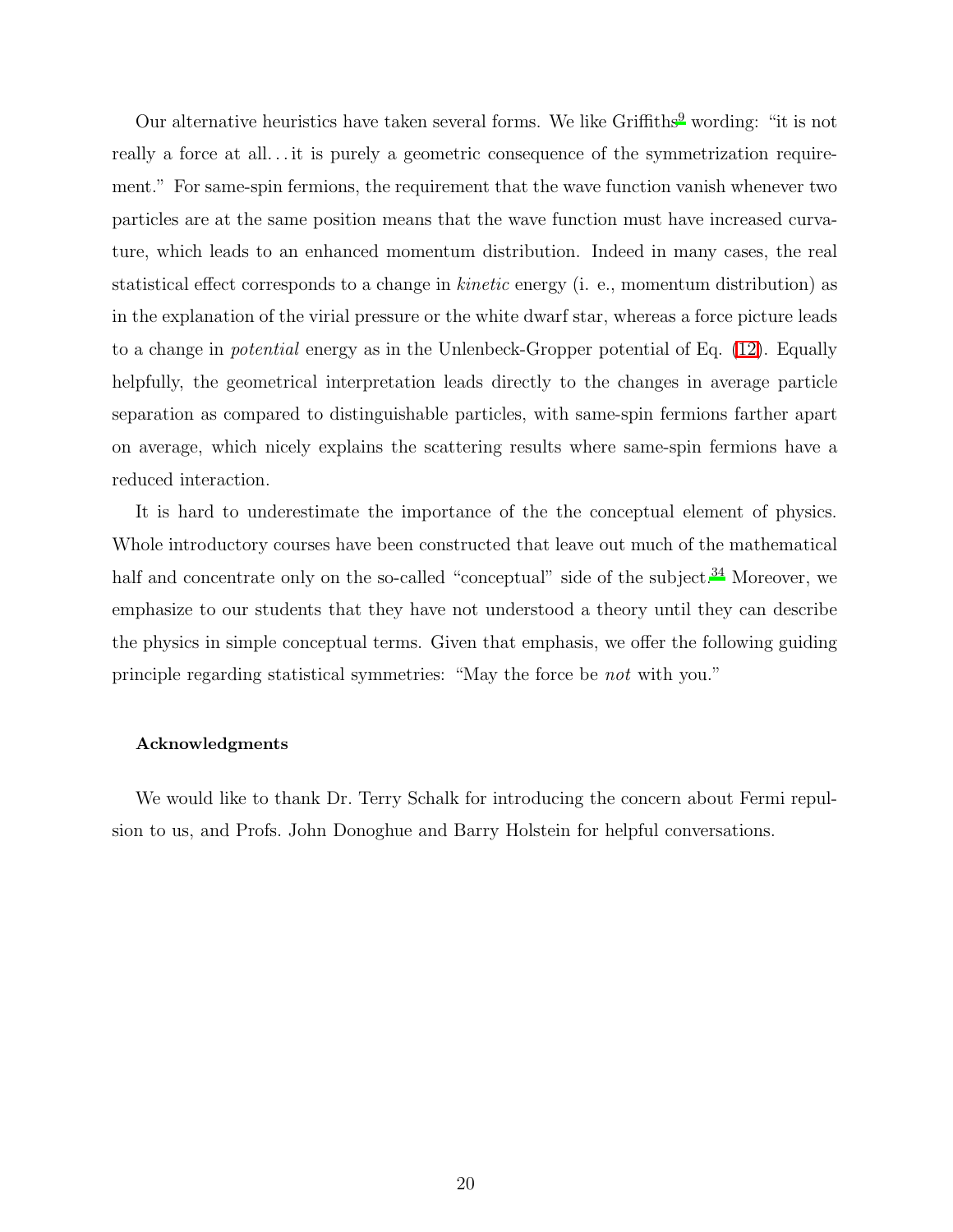- <span id="page-20-0"></span><sup>1</sup> D. Layzer, "The Synergy Between Writing and Mathematics" in *Writing to Learn Mathematics* and Science, eds. Paul Connolly and Teresa Vilardi (Teacher College Press, NY. 1989).
- <span id="page-20-1"></span><sup>2</sup> C. V. Heer, *Statistical Mechanics, Kinetic Theory, and Stochastic Processes* (Academic Press, New York, 1972) p.209.
- <span id="page-20-2"></span> $3\,$  J. J. Brehm and W. J. Mullin, *Introduction to the Structure of Matter*, (John Wiley and Sons, Inc., New York, 1989).
- <span id="page-20-3"></span><sup>4</sup> R. K. Patria, Statistical Mechanics, (Pergamon Press, Oxford, 1972).
- <span id="page-20-5"></span><sup>5</sup> G. H. Wannier, Statistical Physics, (John Wiley and Sons, Inc., New York, 1966), p. 179.
- <span id="page-20-4"></span><sup>6</sup> G. E. Uhlenbeck and L. Gropper, "The Equation of State of a Non-Ideal Einstein-Bose or Fermi-Dirac Gas," Phys. Rev. 41, 79-90 (1932).
- <span id="page-20-6"></span><sup>7</sup> R. B. Leighton, Principles of Modern Physics, (McGraw-Hill Book Company, New York, 1959) p. 239.
- <span id="page-20-7"></span><sup>8</sup> J. O. Hirschfelder, C. F. Curtis, and R. B. Bird, Molecular Theory of Gases and Liquids,(John Wiley and Sons, Inc., New York, 1954) pp. 402, 404, 438, 673.
- <span id="page-20-8"></span> $9$  D. J. Griffiths, *Introduction to Quantum Mechanics* (Prentice Hall, Englewood Cliffs, NJ, 1995) p. 184.
- <span id="page-20-9"></span><sup>10</sup> K. Huang, Statistical Mechanics 2nd ed. (John Wiley and Sons, New York, 1987).
- <span id="page-20-10"></span><sup>11</sup> K. Krane, Modern Physics (John Wiley and Sons, New York, 1996). p. 508.
- <span id="page-20-11"></span><sup>12</sup> S. Chandrasekhar, An Introduction to the Study of Stellar Structure (Dover Publications, Inc., New York, 1957).
- <span id="page-20-12"></span><sup>13</sup> S. D. Kawaler, I. Novikov, and G. Srinivasan, *Stellar Remnants* (Springer, Berlin, 1997).
- <span id="page-20-13"></span><sup>14</sup> E. Witten, "Cosmic separation of phases", Phys. Rev. D30, p. 272-285 (1984).
- <span id="page-20-14"></span> $15$  E. G. Harris, *Introduction to Modern Theoretical Physics* (John Wiley and Sons, New York, 1975), Vol. 2, p. 532.
- <span id="page-20-15"></span><sup>16</sup> C. Herring, "Critique of the Heitler-London Method of Calculating Spin Couplings at Large Distances," Rev. Mod. Phys. 34, 631-645 (1962); Magnetism, eds. G. T. Rado and H, Suhl (Academic Press, New York, 1966) Vol. IIB, Ch. 1.
- <span id="page-20-16"></span><sup>17</sup> E. Lieb and D. Mattis, "Theory of Ferromagnetism and the Ordering of Electronic Energy Levels," Phys. Rev. 125, 164-172 (1962).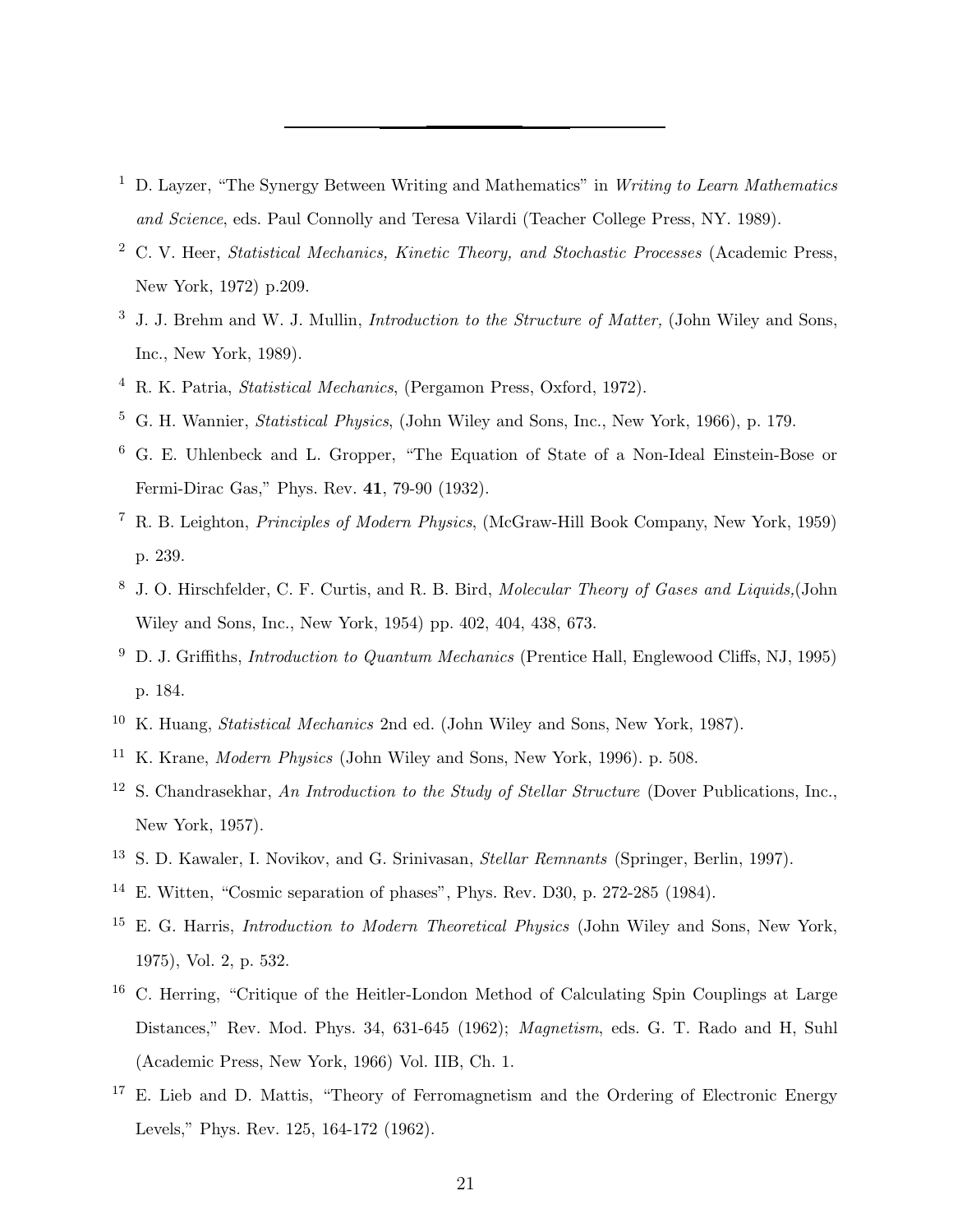- <span id="page-21-0"></span><sup>18</sup> Eq. [\(23\)](#page-11-1) can be given a rigorous derivation,<sup>[16](#page-20-15)[,19](#page-21-11)</sup> in which the factor  $\sigma_1 \cdot \sigma_2$  arises from the spin pair-permutation operator  $P_{12}^{(S)} = 1/2(1 + \sigma_1 \cdot \sigma_2)$  acting on spin-space functions to ensure correct overall wave function antisymmetry. The  $H_2$  problem has analogs in many-body physics in electron magnetism<sup>[16](#page-20-15)[,17](#page-20-16)</sup> and in the nuclear magnetism of solid <sup>3</sup>He.<sup>[20](#page-21-12)[,21](#page-21-13)</sup>
- <span id="page-21-11"></span><sup>19</sup> P. A. M. Dirac, the Principles of Quantum Mechanics 4th ed. (Oxford Press, London, 1958) p. 224.
- <span id="page-21-12"></span><sup>20</sup> D. J. Thouless, "Exchange in solid <sup>3</sup>He and the Heisenberg Hamiltonian," Proc. Phys. Soc, 86, 893-904 (1965).
- <span id="page-21-13"></span><sup>21</sup> A. K. McMahan, "Critique of Recent Theories of Exchange in Solid  ${}^{3}$ He," J. Low Temp. Phys. 8, 115-158 (1972).
- <span id="page-21-1"></span> $22$  The idea that the energy lowering in the  $H_2$  molecule comes from electrons tunneling in a sixdimensional hyperspace from one site pair to the opposite can be strengthened by expressing  $J$  in terms of a surface integral.<sup>[16](#page-20-15)</sup> This surface integral represents a particle current crossing a hypersurface separating the two localized site arrangements  $(a, b)$  and  $(b, a)$ .
- <span id="page-21-2"></span> $^{23}$  J, M. Ziman, *Principles of the Theory of Solids* (Cambridge University Press, Cambridge, 1965).
- <span id="page-21-3"></span>At large separations  $r$  between the nuclei of the atoms, the potential is usually well described as a dispersion or van der Waal's interaction (due to virtual induced electric dipoles—not included in the H<sub>2</sub> discussion), which varies as  $-1/r^6$ . Parameters for phenominological interatomic potentials are determined from scattering data or thermal data.<sup>[8](#page-20-7)</sup>
- <span id="page-21-4"></span> $25$  For a review, see C. J. Pethick and H. Smith, *Bose-Einstein Condensation in Dilute Gases* (Cambridge University Press, Cambridge, 2002).
- <span id="page-21-5"></span><sup>26</sup> R. P. Feynman, Statistical Mechanics, (W. A. Benjamin, Inc. Reading, MA, 1972) p. 328.
- <span id="page-21-6"></span><sup>27</sup> For simplicity, we have assumed that the scattering potential is azimuthally symmetric, as it is in so many applications, so that there is no dependence on the angle  $\phi$ .
- <span id="page-21-7"></span> $^{28}$  Francis Halzen and Alan D. Martin, Quarks and Leptons: An Introductory Course in Modern Particle Physics (John Wiley & Sons, New York, 1984) p. 119.
- <span id="page-21-8"></span><sup>29</sup> F. Reif, *Fundamentals of Statistical and Thermal Physics*, (McGraw-Hill Book Company, New York, 1965) p. 480.
- <span id="page-21-9"></span> $30\,$  C. Lhuillier and F. Laloe, "Transport properties in a spin polarized gas. I," J. Physique, 43, 197-224 (1982).
- <span id="page-21-10"></span> $31$  W. J. Mullin and K. Miyake, "Exact Transport Properties of Degenerate, Weakly Interacting,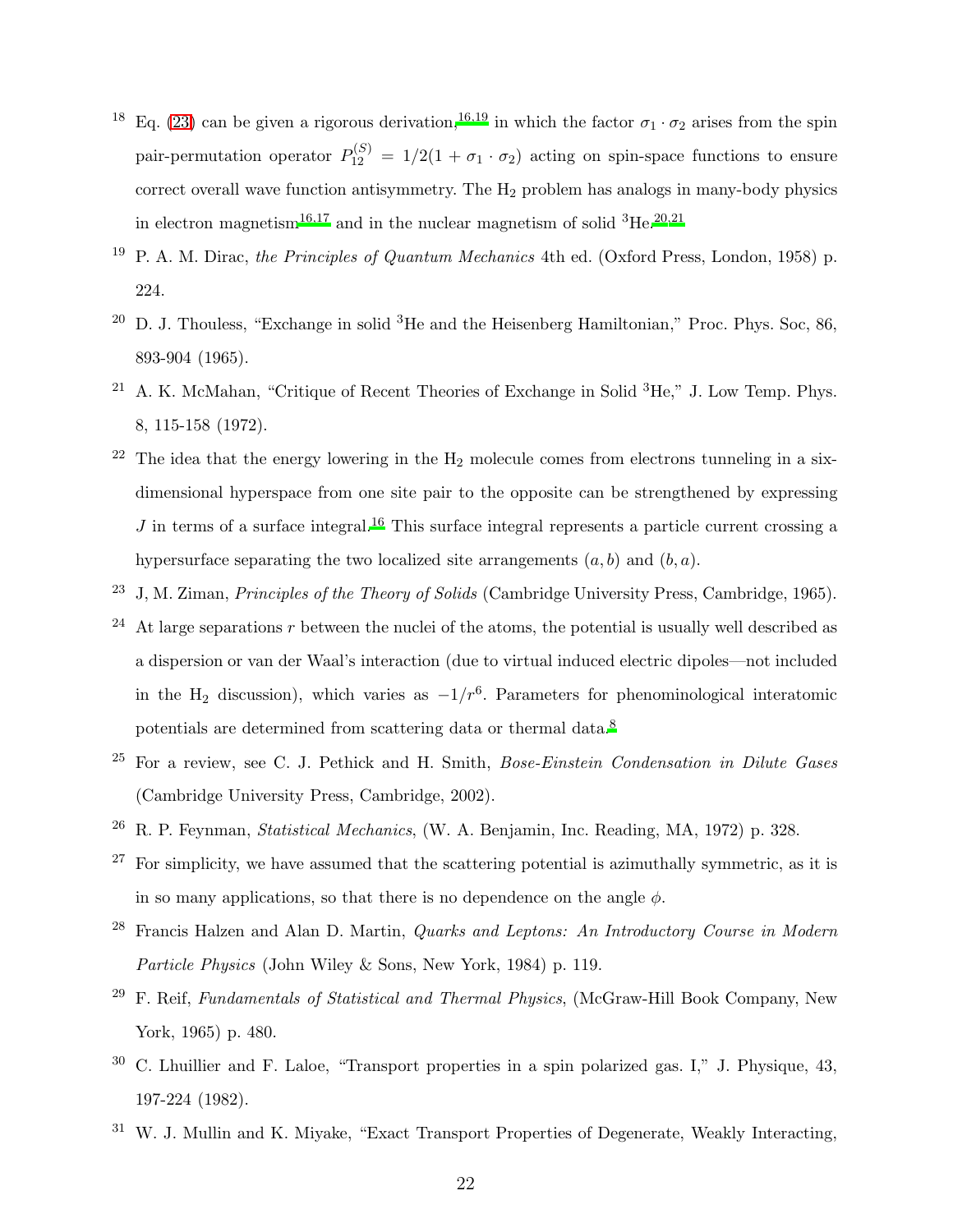and Spin-Polarized Fermions," J. Low Temp. Phys. 53, 313-338 (1983).

- <span id="page-22-0"></span><sup>32</sup> A. E. Meyerovich, "Spin-Polarized Phases of <sup>3</sup>He," Ch. 13 in Helium Three, eds. W. P. Halperin and L. P. Pitaevskii (Elsevier Science Publishers, B.V., Amsterdam, 1990).
- <span id="page-22-1"></span><sup>33</sup> M. Leduc, P. J. Nacher, D. S. Betts, J. M. Daniels, G. Tastevin, and F. Laloë, "Nuclear Polarization and Heat Conduction Changes in Gaseous <sup>3</sup>He," Europhys. Lett. 4, 59-63 (1987).
- <span id="page-22-2"></span> $^{34}\,$  Paul G. Hewitt,  $\emph{Conceptual Physics}$  (Prentice-Hall, NY 2001).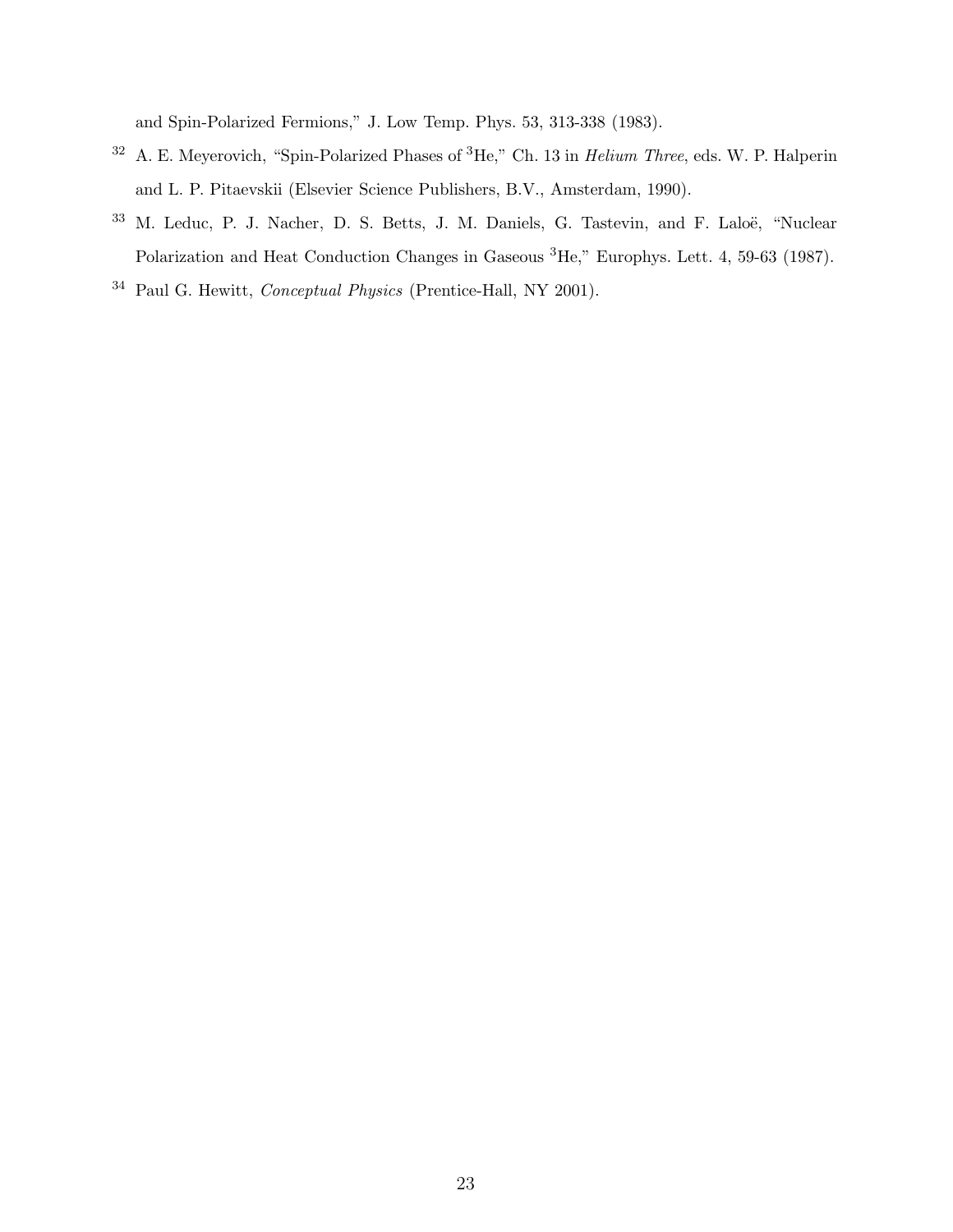

<span id="page-23-0"></span>FIG. 1: Plot of the effective statistical "interaction" versus position. For bosons this function is attractive; for fermions it is repulsive.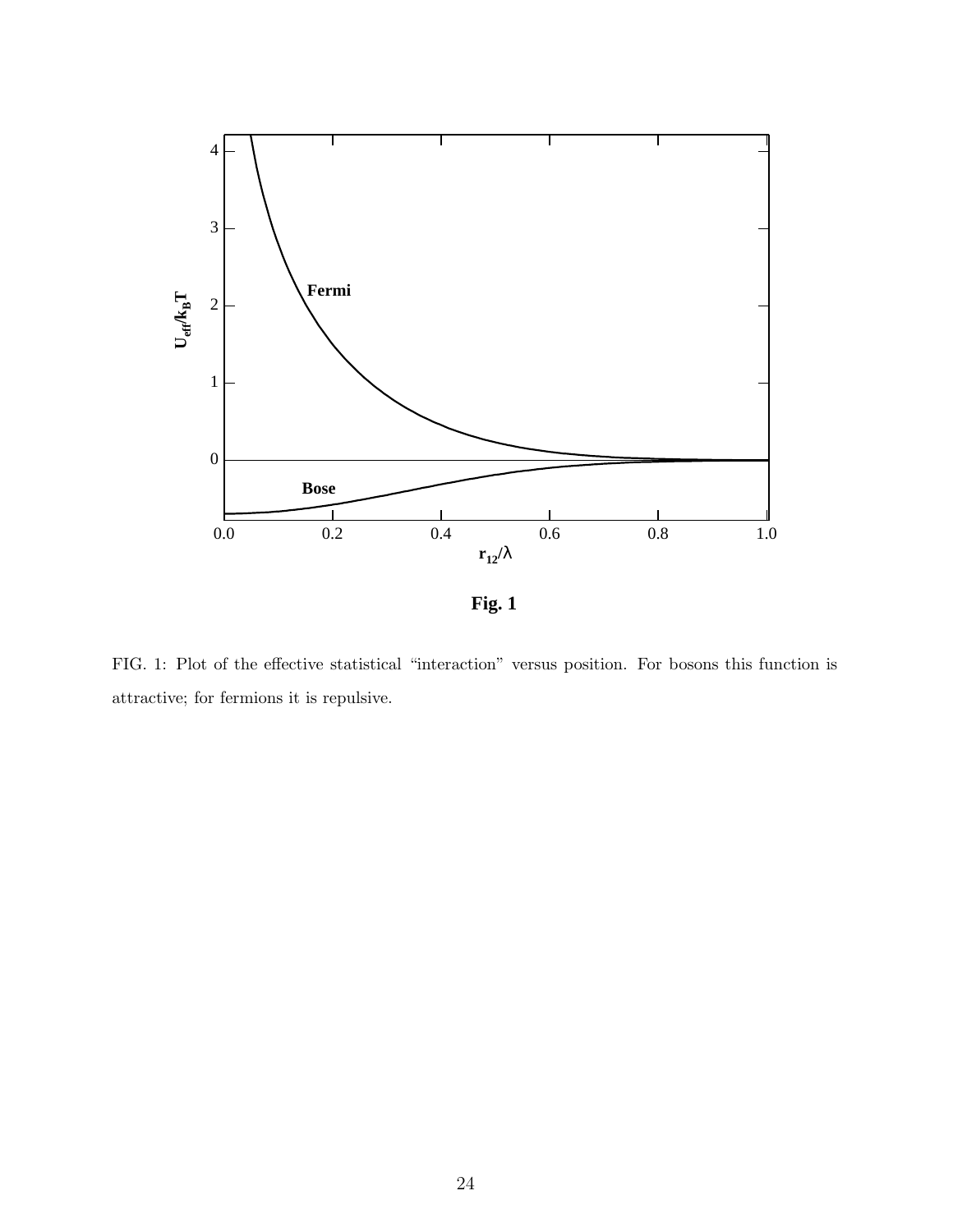

<span id="page-24-0"></span>FIG. 2: Diagrams for two-particle scattering.